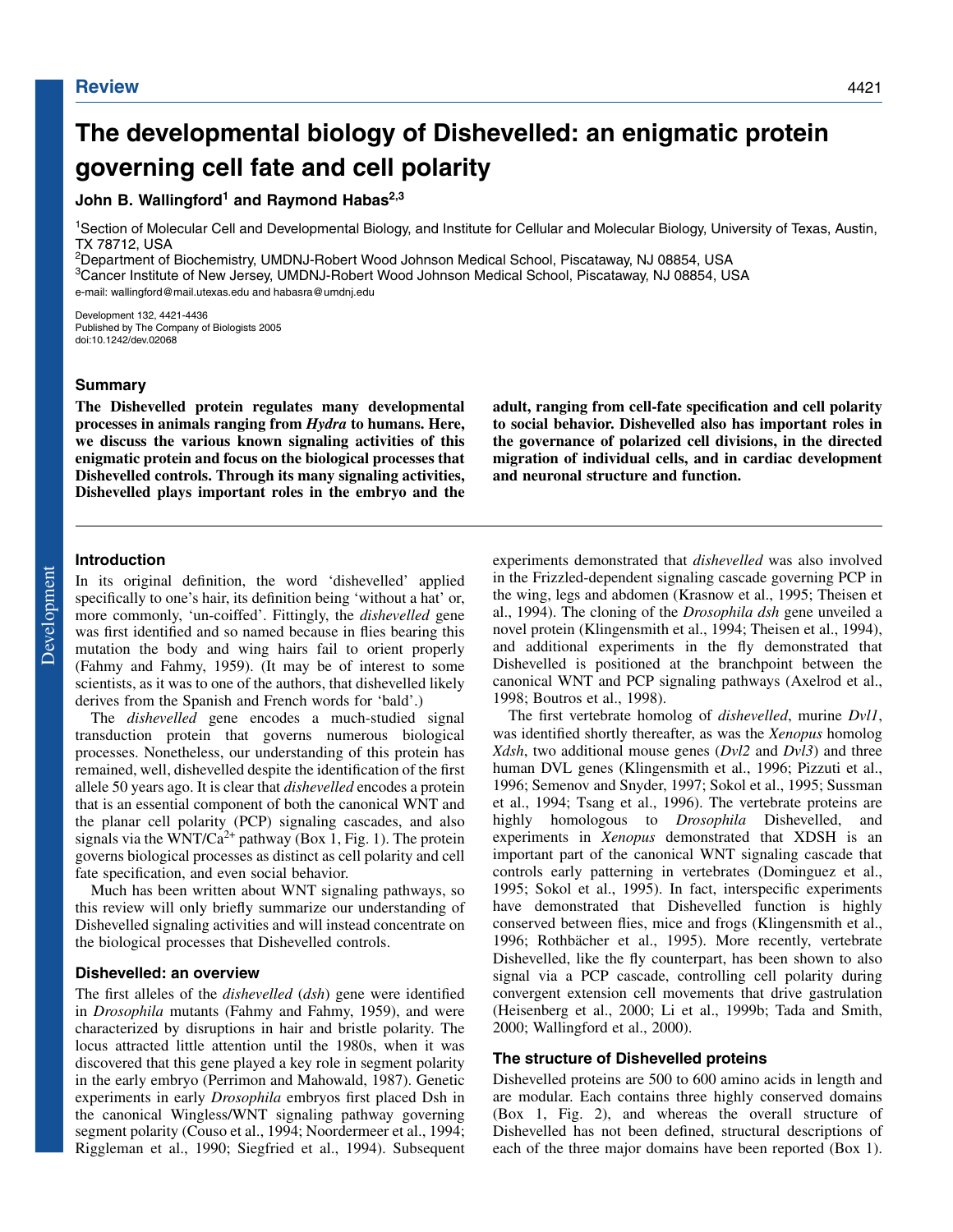

implicated in PCP signaling in vertebrates, although WNT11 and WNT5a are necessary), and transduced via Dishevelled to RAC and RHO, which then activate downstream targets to modulate the actin cytoskeleton. (C) The WNT/Ca<sup>2+</sup> pathway. WNT signaling through the FZ receptors and Dishevelled and G-proteins leads to the release of intracellular calcium and signaling via Phospholipase C, CamK2 and PKC (Miller et al., 1999a; Sheldahl et al., 1999; Sheldahl et al., 2003). Image reproduced with permission from BioMedCentral (see Habas and Dawid, 2005). APC, Adenomatous Polyposis Coli; CKI, Casein kinase 1; CamK2, calcium/calmodulin-dependent kinase 2; GBP, GSK3 Binding Protein; GSK3, Glycogen synthase kinase 3; JNK, Jun kinase; LRP, Low-density lipoprotein receptor-related protein; PKC, Protein kinase C; TCF/LEF, Lymphoid Enhancer-Binding Factor/T-Cell Specific Transcription Factor; β-TrCP, Beta-Transducin Repeat Containing Protein; ROCK, RHO-associated coiled-coil forming kinase.

In addition to these commonly discussed domains of Dishevelled, several additional conserved regions deserve attention (Box 1, Fig. 2). For example, there is a basic region and scattered serine/threonine-rich stretches between the DIX and PDZ domains, and there is a proline-rich region with a SH3 protein-binding motif downstream of the PDZ (Penton et al., 2002; Rothbächer et al., 2000). A comparison of Dishevelled protein sequences from hydrazoan to human reveals the presence of several invariant residues downstream of the DEP domain, and the extreme C terminus is very highly conserved across species (Fig. 3). The significance of these conserved Cterminal residues for Dishevelled function remains unexplored.

## **Mechanisms of Dishevelled signaling**

A fascinating aspect of Dishevelled is that this protein forms a branchpoint that links several widely deployed signaling pathways (Fig. 1). In this section, we discuss the proteins in the canonical WNT and PCP signaling pathways that function upstream and downstream of Dishevelled. As these signaling cascades have been extensively reviewed elsewhere, we will only attempt a thumbnail sketch of each pathway.

## Upstream of Dishevelled: WNTs, receptors and coreceptors

With the sequencing of the human genome, nineteen WNT ligands have been identified (for reviews, see He et al., 2004; Logan and Nusse, 2004). The receptors for the WNT ligand were identified as members of the seven-pass Frizzled (FZ) gene family (see Huang and Klein, 2004). Members of the lowdensity lipoprotein-related receptor proteins (LRP), including *Drosophila* Arrow and vertebrate LRP5 and LRP6, function as co-receptors for WNTs (Pinson et al., 2000; Tamai et al., 2000; Wehrli et al., 2000).

As the LRP co-receptors only impinge on canonical signaling, it is possible that co-receptors may exist that channel WNT signals into the non-canonical arm and several proteins, including NRH1 [p75(NTR)-related transmembrane protein] (Chung et al., 2005; Sasai et al., 2004), protein tyrosine kinase 7 (PTK7) (Lu et al., 2004b), receptor tyrosine kinase-like orphan receptor 2 (ROR2) (Hikasa et al., 2002) and glypican (Topczewski et al., 2001), can modulate non-canonical WNT signaling. However, only ROR2 has been shown to bind to WNT (Hikasa et al., 2002), and as yet no evidence exists that these factors exist in a WNT/Frizzled complex to imply bonafide co-receptor status for non-canonical signaling.

#### 'Activation' of Dishevelled

Downstream of the WNT/FZ/LRP complex, signaling is transduced to Dishevelled, but it is hard to define the nature of 'activated' Dishevelled. Undoubtedly, Dishevelled becomes phosphorylated in response to WNT signaling, but the role of this phosphorylation remains unclear (Lee et al., 1999; Rothbächer et al., 2000; Willert et al., 1997; Yanagawa et al., 1995). Several kinases have been reported to phosphorylate Dishevelled, including Casein kinase 1 $\epsilon$ , Casein kinase 2 and PAR1 (Cong et al., 2004a; Ossipova et al., 2005; Sun et al.,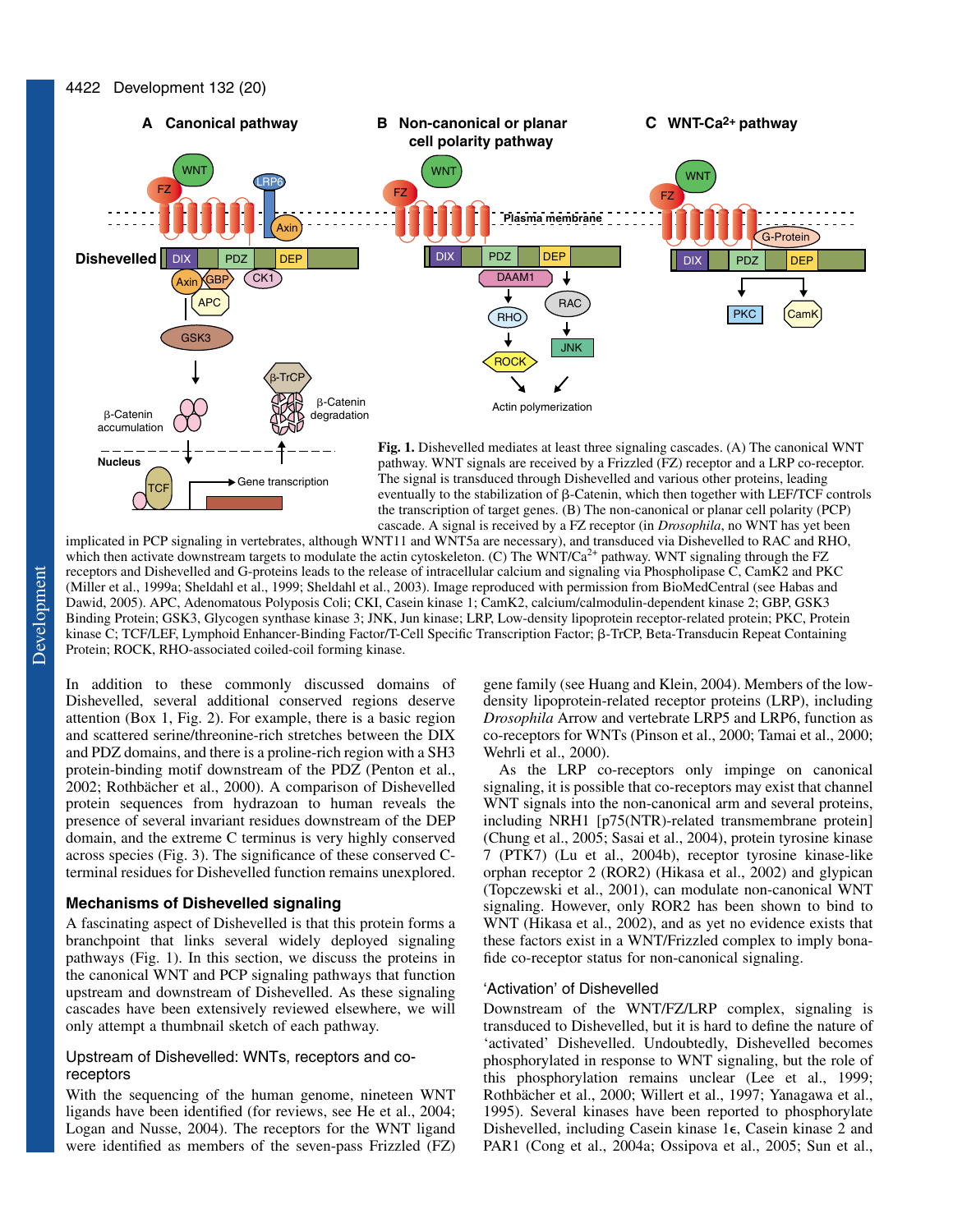2001; Willert et al., 1997). The mechanisms by which the signal is transduced to 'activate' Dishevelled remains mysterious and incompletely understood, although a recent report has demonstrated that FZ can directly bind to the PDZ domain of Dishevelled, albeit with weak affinity (Wong et al., 2003). The DEP domain of Dishevelled also appears to be involved in signal reception, as a deletion construct of mouse DVL1 containing only the DEP domain can inhibit the effects of overexpressed WNT, but not those of overexpressed wildtype DVL (Wong et al., 2000). Moreover, WNT signaling stimulates the DEP-mediated translocation of Dishevelled to the cell membrane (Axelrod et al., 1998; Boutros et al., 2000). In terms of downstream readouts, the mode of Dishevelled action is quite different depending upon which pathway is being discussed.

## Canonical WNT signaling

At least two models have been advanced to explain the effects of Dishevelled on canonical WNT signaling (Fig. 1A) (for reviews, see Logan and Nusse, 2004; Seto and Bellen, 2004; Tolwinski and Wieschaus, 2004). In the first model, Dishevelled functions epistatically downstream of the Frizzled/LRP complex. To bolster this model, studies have revealed that the overexpression of Dishevelled can activate  $\beta$ catenin signaling in *Drosophila* Arrow mutants (Wehrli et al., 2000), and that a constitutively active dFZ2-Arrow fusion cannot transduce signaling in a Dishevelled mutant background (Tolwinski et al., 2003). In this model, a likely mechanism by which Dishevelled functions is via the inhibition of Axin function (see below).

Dishevelled can bind Axin and inhibit its activity (Fagotto et al., 1999; Kishida et al., 1999; Li et al., 1999a; Smalley et al., 1999). Axin interacts with LRP5 (Mao et al., 2001) in a



At the N terminus of Dishevelled is a DIX (Dishevelled/Axin) domain that is largely  $\alpha$ -helical in structure (Capelluto et al., 2002). At its center lies a PDZ (PSD-95, DLG, ZO1) domain, which consists of six  $\beta$ -sheets that enfold two  $\alpha$ -helices, which form a hydrophobic cleft that facilitates binding to other proteins (Cheyette et al., 2002; Wong et al., 2003). Slightly downstream from the PDZ domain lies a DEP (Dishevelled, EGL-10, Pleckstrin) domain, consisting of a bundle of three  $\alpha$ -helices (Wong et al., 2000).

For 'canonical' WNT signaling, the DIX and PDZ domains of DSH are clearly used, and some contribution may also be made by the DEP domain (Axelrod et al., 1998; Boutros et al., 1998; Moriguchi et al., 1999; Penton et al., 2002; Rothbächer et al., 2000). For PCP signaling, the PDZ and DEP domains are used (Axelrod et al., 1998; Boutros et al., 1998; Heisenberg et al., 2000; Moriguchi et al., 1999; Tada and Smith, 2000; Wallingford et al., 2000). For WNT/Ca<sup>2+</sup> signaling, the PDZ and DEP domains, but not the DIX domain, are essential (Sheldahl et al., 2003).

WNT-stimulated manner and is a potent negative regulator of WNT signaling (Zeng et al., 1997). It is possible that the interaction of Dishevelled with Axin is sufficient to inhibit the function of Axin, either through its sequestration or by the induction of its degradation. It is also noteworthy that both Axin and Dishevelled have been shown to cycle in and out of the nucleus, although the role of this nuclear shuttling remains unclear (Cliffe et al., 2003; Cong and Varmus, 2004; Habas and Dawid, 2005; Itoh et al., 2005). Furthermore, Frizzled overexpression can recruit Dishevelled to the membrane (Boutros et al., 2000; Rothbächer et al., 2000; Steitz et al., 1996), where Axin and Dishevelled have been found to be colocalized (Fagotto et al., 1999; Smalley et al., 1999). It is thus tempting to speculate that such interactions facilitate the binding of Dishevelled to Axin, thus activating canonical signaling.

In the second model, Dishevelled signals through a parallel pathway, whereby a FZ/Dishevelled complex functions independently from the FZ/LRP/Axin/Dishevelled complex. Support for this model comes from experiments in which the reduction of all Dishevelled isoforms from mammalian cultured cells did not impede signaling stimulated by an activated form of LRP (Li et al., 2002; Schweizer and Varmus, 2003). Another study has found that WNT-induced phosphorylation of Dishevelled can be achieved independently of LRPs (Gonzalez-Sancho et al., 2004)

In the absence of WNT stimulation,  $\beta$ -catenin is targeted for degradation through the proteosomal pathway (Aberle et al., 1997; Liu et al., 2002). Whatever emerges as the mechanism by which Dishevelled functions, it appears safe to say that, upon WNT stimulation, Dishevelled acts to block the phosphorylation of  $\beta$ -catenin (Amit et al., 2002; Dominguez et al., 1995; van Noort et al., 2002). This in turn results in the cytoplasmic accumulation of  $\beta$ -catenin, which then traffics into the nucleus, where it complexes with members of the LEF/TCF family of transcription factors and induces the transcription of WNT-target genes (Bienz and Clevers, 2003; Liu et al., 2002; Yanagawa et al., 2002; Yost et al., 1996).

## Planar cell polarity signaling

The 'non-canonical' WNT, or PCP, pathway signals downstream to the actin cytoskeleton and appears to be independent of transcription (Fig. 1B). A WNT signal, or another extracellular PCP signal, is received by a Frizzled receptor. Frizzled, and several other PCP effectors, including Strabismus, Diego and Prickle, then work together to govern the asymmetric accumulation of a complex of proteins at the plasma membrane that includes Dishevelled (for reviews, see Klein and Mlodzik, 2005; Veeman et al., 2003; Wallingford et al., 2002). Indeed, one recent study showed that Diego and Prickle competitively bind to Dishevelled to regulate its function in the PCP pathway (Jenny et al., 2005).

At the level of Dishevelled, two independent and parallel pathways lead downstream to the activation of the small GTPases RHO and RAC (Eaton et al., 1996; Fanto et al., 2000; Habas et al., 2003; Strutt et al., 1997; Tahinci and Symes, 2003). The first pathway signals to RHO, and occurs through the molecule DAAM1 (Dishevelled associated activator of morphogenesis 1) (Habas et al., 2001). This RHO pathway leads to the activation of the RHO-associated kinase ROCK,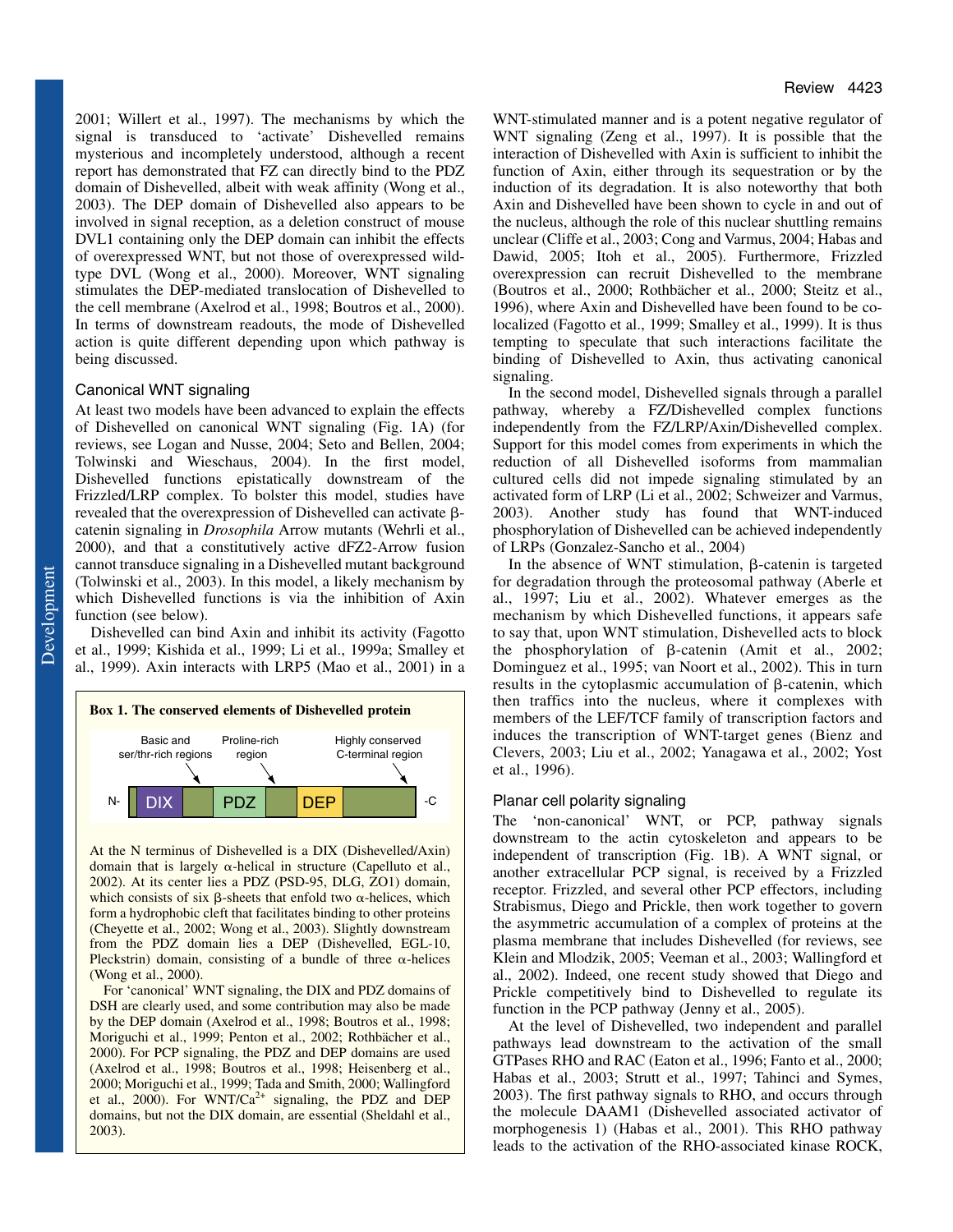| Hydra<br>Honey Bee<br>Drosophila<br>Ascidian<br>Xenopus<br>Mouse | M DEET KIIY HIDDEET PYLVKIETIS PERVILADE KNVLNKPNI – I KYEF KS MDDDF GVVKEE I VDD<br>M SDET KIIY HIDDEET PYLVKIE I PS A QVT LEDF KLVLNKQNN NYKYFF KS MDDDF GVVKEE I ADD<br>M SDET KIIY HIDDET TPYLVKIE I PS A QVT LEDF KLVLNKQNN NYK                                                                                                                                                                                                                                                                                                                                                                                                                                                                                                                                                                                                                        | M S V P D E T K I I Y H V D D E E T P Y L V K I P K S P S L V T L G D F K N V I N R P N - - Y R F F F K S M D D P F G V V K E E I I I D D |     |                            |     |     |     |
|------------------------------------------------------------------|-------------------------------------------------------------------------------------------------------------------------------------------------------------------------------------------------------------------------------------------------------------------------------------------------------------------------------------------------------------------------------------------------------------------------------------------------------------------------------------------------------------------------------------------------------------------------------------------------------------------------------------------------------------------------------------------------------------------------------------------------------------------------------------------------------------------------------------------------------------|-------------------------------------------------------------------------------------------------------------------------------------------|-----|----------------------------|-----|-----|-----|
| Hydra<br>Honey Bee<br>Drosophila<br>Ascidian<br>Xenopus<br>Mouse |                                                                                                                                                                                                                                                                                                                                                                                                                                                                                                                                                                                                                                                                                                                                                                                                                                                             | 100                                                                                                                                       | 110 | 120                        | 130 |     |     |
| Hydra<br>Honey Bee<br>Drosophila<br>Ascidian<br>Xenopus<br>Mouse | 160                                                                                                                                                                                                                                                                                                                                                                                                                                                                                                                                                                                                                                                                                                                                                                                                                                                         | 170                                                                                                                                       | 180 |                            | 200 | 210 |     |
| Hydra<br>Honey Bee<br>Drosophila<br>Ascidian<br>Xenopus<br>Mouse |                                                                                                                                                                                                                                                                                                                                                                                                                                                                                                                                                                                                                                                                                                                                                                                                                                                             |                                                                                                                                           |     |                            |     |     |     |
| Hydra<br>Honey Bee<br>Drosophila<br>Ascidian<br>Xenopus<br>Mouse | 310<br>G I Y V G S V M K G G A V <mark>D</mark> A D G R I E P G D M I L A V <mark>C D V N F E N M S N D D A V R V L R E C V H K P G P I M L T V A K C WD P N P K G Y F T V P R</mark><br>G I Y V G S I M K G G A V A L D G R I E P G D M I L Q V N D I N F E N<br>G I Y V G S I MK G G A V A L D G R I E P G D M I L Q V N D V N F E N M T N D E A V R V L R E V V Q K P G P I K L V V A K C WD P N P K G Y F T I P R<br>G I Y I G S I MK G G A V A A D <mark>N</mark> R I E P G D ML L Q V N E V N F E N M S N E D A V R V L R <mark>N</mark> I V <mark>H</mark> K P G P I T L T V A K C W D P <u>N</u> P D NY F T I P K<br>G I Y I G S I MK G G A V A A D G R I E P G D ML L Q V N D I N F E N MS N D D A V R V L R D I V H K P G P I V L T V A K C WD P S P Q G Y F T L P R G I V I C S I MK G G A V A A D G R I E P G D ML L Q V N D M N F E N MS N D D |                                                                                                                                           | 330 | 340                        |     |     |     |
| Hydra<br>Honey Bee<br>Drosophila<br>Ascidian<br>Xenopus<br>Mouse | N <mark>D V T R P I D P A A WM Q H S E A V R A</mark> S G G L L G G R T G S <mark>P S M S T</mark> M T <mark>S T S D S</mark> L T S S I P E S D R Y I D - - - H S D L G <mark>L S</mark> I K <u>I D M</u><br>$T$ E P V R P I D P G A W V A H $T$ Q A L $T$ $\overline{\cdot}$                                                                                                                                                                                                                                                                                                                                                                                                                                                                                                                                                                               |                                                                                                                                           | 410 |                            |     |     |     |
| Hydra<br>Honey Bee<br>Drosophila<br>Ascidian<br>Xenopus<br>Mouse | I K V M A S P D S G L V V R D R M W L K I T I P N A F I G S D L V D W L F A H V D G F Q D R R D A R K Y A S K L L K A E L I K H T V K K V T F S E Q C<br>TKAMAS FDS GLEIRDRMWLKITIP NAFIGAD V VDWLKT H VEGF IDRRDARKYAS L MLKAGF IRHTVNKITFS EQC<br>V K <u>SLK</u> MPDS GLEIRDRMWLKITIP NAFIGAD A VNW VL E NIVED V ODRREARRINGS KLKAGF IRHTVNKITFS EQC<br>V K <u>SLK</u> MPDS GLEIRDRMWLKITIP NAFIGS D V VD                                                                                                                                                                                                                                                                                                                                                                                                                                                 | 470                                                                                                                                       |     | 490                        | 500 |     |     |
| Hydra<br>Honey Bee<br>Drosophila<br>Ascidian<br>Xenopus<br>Mouse | YYVFGDLNSSMKGLILDDFESNELPLPHSSHCGSWVG0N9GSSQYVMQMGGMPLIHPGM <u>IVRGSFSITS</u> ITS - - SSEMG                                                                                                                                                                                                                                                                                                                                                                                                                                                                                                                                                                                                                                                                                                                                                                 | 540<br>550                                                                                                                                | 560 |                            | 580 |     |     |
| Hydra<br>Honey Bee<br>Drosophila<br>Ascidian<br>Xenopus<br>Mouse | $PL$ $P$                                                                                                                                                                                                                                                                                                                                                                                                                                                                                                                                                                                                                                                                                                                                                                                                                                                    |                                                                                                                                           | 630 |                            | 650 | 660 | 670 |
| Hydra<br>Honey Bee<br>Drosophila<br>Ascidian<br>Xenopus<br>Mouse | 680<br>MQQQHYDYDQATILRESISSISSE ERISSE ERISSE ERISSE ERISSE ERISSE ERISSE ERISSE ERISSE ERISSE ERISSE ERISSE ERISSE ERISSE ERISSE ERISSE ERISSE ERISSE ERISSE ERISSE ERISSE ERISSE ERISSE ERISSE ERISSE ERISSE ERISSE ERISSE ERISSE E                                                                                                                                                                                                                                                                                                                                                                                                                                                                                                                                                                                                                       | 690<br>700                                                                                                                                | 710 | 720                        | 730 | 740 |     |
| Hydra<br>Honey Bee<br>Drosophila<br>Ascidian<br>Xenopus<br>Mouse |                                                                                                                                                                                                                                                                                                                                                                                                                                                                                                                                                                                                                                                                                                                                                                                                                                                             | 770                                                                                                                                       | 780 | 790<br>Q D V S V S N Y V L | 800 | 810 | 820 |

**Fig. 2.** Alignment of Dishevelled protein sequences from *Hydra*, honey bee, *Drosophila*, *Ciona*, *Xenopus* and mouse. The DIX domain covers approximately amino acid (aa) 15-90, the PDZ domain covers approximately aa 260-360, and the DEP domain covers approximately aa 460- 530. Downstream of the DEP domain, an invariant proline, serine and two glycines can be found. The extreme C-terminal 24 amino acids are also very highly conserved from *Hydra* (and also in the planarian, not shown) to mouse. Curiously, although well conserved in the honey bee, this region is poorly conserved in published *Drosophila* DSH sequences, and a cursory BLAST search failed to find a similar sequence in the *Drosophila* genome.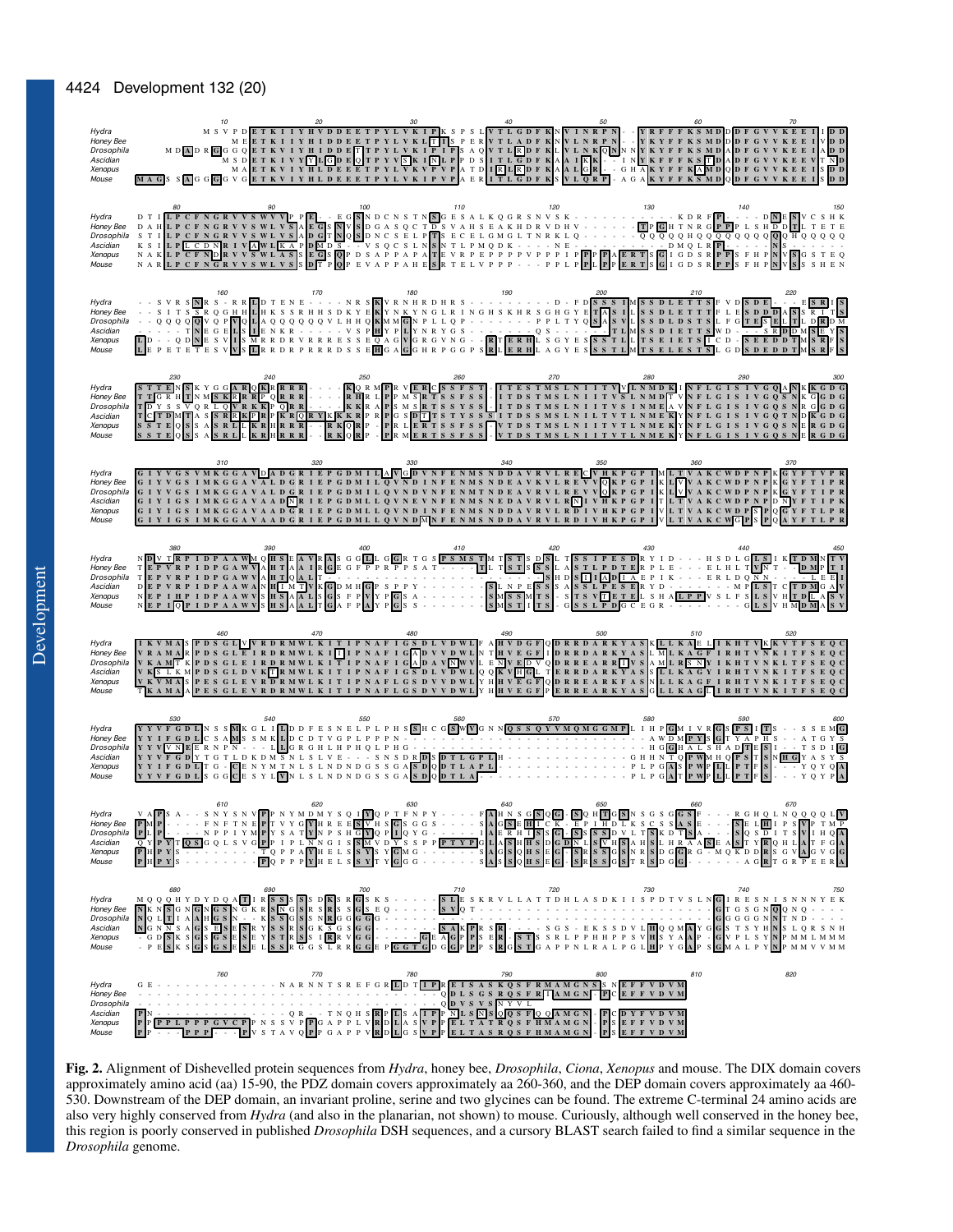

**Fig. 3.** Dishevelled-dependent canonical WNT signals govern embryo patterning. (A) Dishevelled is required to maintain segment polarity in *Drosophila*. A WNT signal (blue) is produced in the posterior of each segment and is received by Frizzled receptors on the anterior-most cell of the neighboring segment. This canonical WNT signal is transduced by Dishevelled. (B) A wild-type *Drosophila* embryo (top) and an embryo with disrupted canonical Wingless/WNT signaling (bottom). Images courtesy of K. Wharton (University of Texas, Southwestern Medical School). (C) Canonical WNT signals govern both dorsoventral patterning of the mesoderm (orange denotes dorsal; red, ventral) and anteroposterior patterning of the neuroectoderm (light blue denotes anterior; dark blue, posterior). (D) A normal *Xenopus* embryo (top) and an embryo with a duplicated axis resulting from ectopic ventral activation of canonical WNT signaling (bottom).

which mediates cytoskeletal re-organization (Kim and Han, 2005; Marlow et al., 2002; Veeman et al., 2003; Winter et al., 2001). A second pathway activates RAC, which in turns stimulates JNK activity (Boutros et al., 1998; Habas et al., 2003; Li et al., 1999b; Yamanaka et al., 2002).

It should be noted here that the true nature of Dishevelled function in the PCP cascade, as in the canonical pathway, remains mysterious. Several lines of evidence indicate that PCP signaling terminates with control of the actin cytoskeleton, and Dishevelled can activate the well-known actin regulators RHO and RAC (Habas et al., 2003; Tahinci and Symes, 2003). But it is also important to recognize that Dishevelled may speak to the actin cytoskeleton in a much more direct way. Dishevelled binds to DAAM1, a forminhomology protein (Habas et al., 2001), and formins are now recognized as being direct nucleators of linear actin cables (Sagot et al., 2002; Watanabe and Higashida, 2004). It seems likely that Dishevelled may employ multiple lines of communication to the actin cytoskeleton.

# $WNT/Ca^{2+}$  and beyond

Finally, other non-canonical pathways are now emerging. Foremost among them is the WNT/Ca<sup>2+</sup> pathway, which may actually influence the function of both the canonical and PCP pathways (Fig. 1C) (Miller et al., 1999a; Sheldahl et al., 2003). In addition to the canonical and non-canonical WNT pathways, studies indicate that Dishevelled may also have 'supracanonical' activities. For example, Dishevelled governs microtubule stability in neurons via Glycogen synthase kinase

3 (GSK3) and Axin, but not via other WNT pathway components (Krylova et al., 2000). Dishevelled also regulates cell migration in the *Drosophila* ovary in collaboration with WNT and Frizzled, but not with other components of the canonical or non-canonical pathways (Cohen et al., 2002).

#### **Pathway specificity**

Tremendous effort has gone into comprehending how Dishevelled channels a WNT signal into a distinct pathway. Two streams of thought have emerged, which are by no means mutually exclusive. The first involves the choice of effector molecules and the second, subcellular localization.

#### Binding partners

In over two decades of research, at least 29 Dishevelledbinding proteins have been identified (Table 1) (see also Wharton, 2003). How does one make sense of such a vast number of partners and how could they generate specificity? The WNT signal utilizes distinct domains of Dishevelled to branch signaling into the separate downstream pathways (Axelrod et al., 1998; Boutros et al., 1998). So, one convenient approach to synthesizing this information is to discuss the partners on the basis of the domains to which they bind.

The DIX domain of Dishevelled functions exclusively in canonical signaling and interacts with itself (homodimerization) and with Axin (Itoh et al., 2000; Julius et al., 2000; Kishida et al., 1999; Rothbächer et al., 2000; Smalley et al., 1999). When overexpressed, the DIX domain has been shown to act as a potent dominant-negative construct that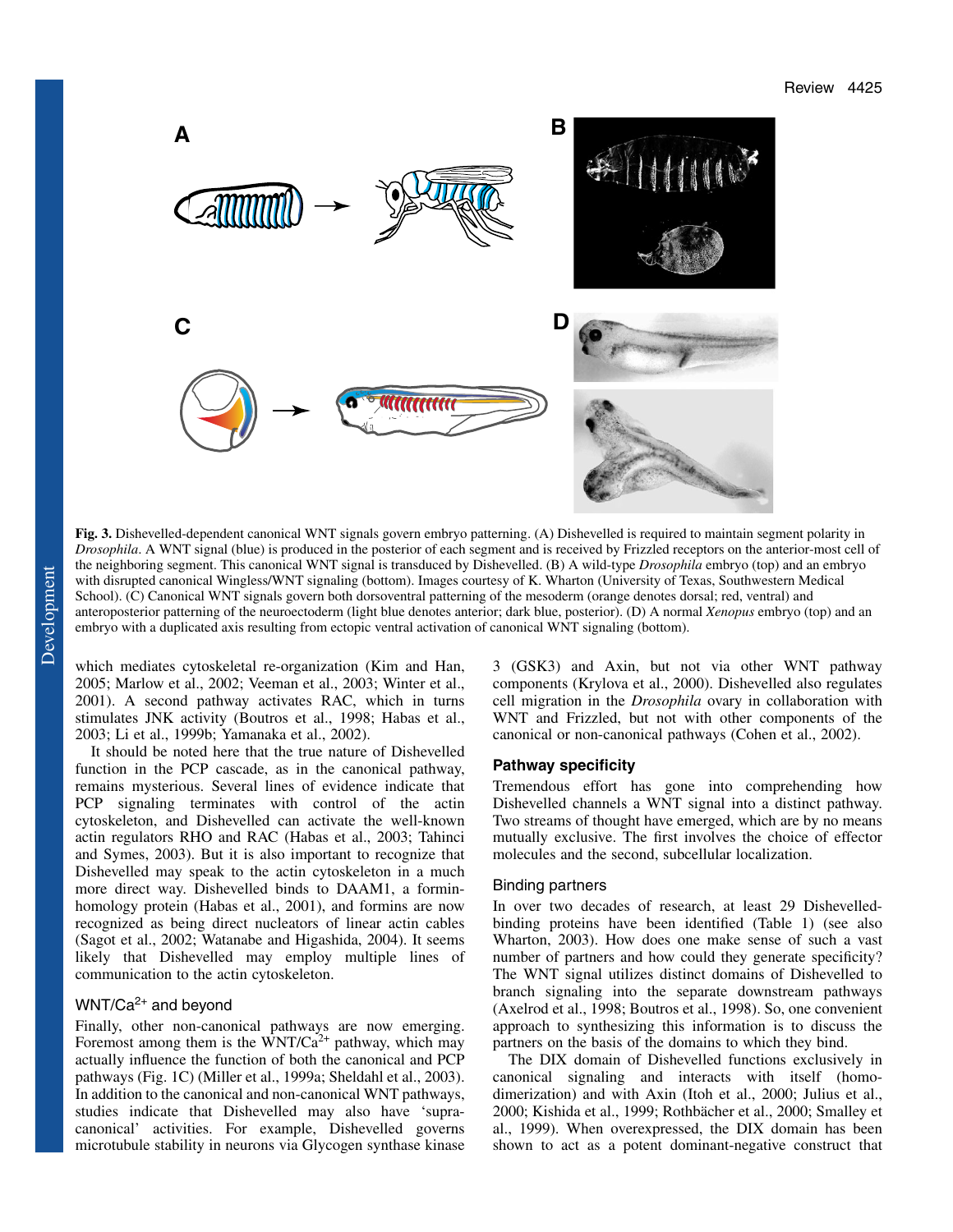| Component                            | Dishevelled<br>domain bound | Binding $assay^{\dagger}$                           | Role                   | Cellular<br>localization           | Pathway function                                                                          | Reference                                                                                   |
|--------------------------------------|-----------------------------|-----------------------------------------------------|------------------------|------------------------------------|-------------------------------------------------------------------------------------------|---------------------------------------------------------------------------------------------|
| Dishevelled                          | $\rm{DIX}$                  | Yeast two hybrid<br>IP<br>GST-pulldown              | Agonist                | Cytoplasmic<br>Membrane<br>Nuclear | GOF: canonical/PCP/Ca <sup>2+</sup><br>LOF: canonical/PCP<br>DN: canonical/PCP/ $Ca^{2+}$ | Kishida et al., 1999;<br>Rothbächer et al., 2000                                            |
| PAK1                                 | <b>DIX</b>                  | IP<br>GST-pulldown                                  | Agonist                | Cytoplasmic<br>Membrane            | AchR clustering                                                                           | Luo et al., 2002                                                                            |
| Axin                                 | <b>DIX</b><br><b>PDZ</b>    | Yeast two hybrid<br><b>IP</b><br>GST-pulldown       | Antagonist             | Cytoplasmic<br>Membrane<br>Nuclear | GOF: canonical<br>LOF: canonical<br>DN: canonical                                         | Itoh et al., 2000; Julius et al.,<br>2000; Kishida et al., 1999;<br>Zeng et al., 1997       |
| Frizzled                             | <b>PDZ</b>                  | Yeast two hybrid<br><b>IP</b><br>GST-pulldown       | Agonist                | Membrane                           | GOF: canonical/PCP/Ca <sup>2+</sup><br>LOF: canonical/PCP<br>DN: canonical/PCP            | Cong et al., 2004; Wong et al.,<br>2003                                                     |
| Casein Kinase 1                      | <b>PDZ</b>                  | IP<br>GST-pulldown                                  | Agonist                | Cytoplasmic<br>Nuclear             | GOF: canonical<br>LOF: canonical<br>DN: canonical                                         | Peters et al., 1999; Sakanaka et<br>al., 1999                                               |
| Casein Kinase 2                      | ${\rm PDZ}$                 | Biochemical<br>purification<br>IP<br>GST-pulldown   | Agonist                | Cytoplasmic<br>Nuclear             | GOF: canonical                                                                            | Willert et al., 1997                                                                        |
| GSK3-binding protein/<br><b>FRAT</b> | <b>PDZ</b>                  | Yeast two hybrid<br><b>IP</b>                       | Agonist                | Cytoplasmic                        | GOF: canonical<br>LOF: canonical                                                          | Li et al., 1999; Yost et al., 1998                                                          |
| Frodo                                | <b>PDZ</b>                  | Yeast two hybrid<br><b>IP</b>                       | Agonist                | Unknown                            | GOF: canonical<br>LOF: canonical<br>DN: canonical                                         | Gloy et al., 2002                                                                           |
| Dapper                               | <b>PDZ</b>                  | Yeast two hybrid<br>$IP^{\ddagger}$<br>GST-pulldown | Antagonist             | Cytoplasmic<br>Nuclear?            | GOF: canonical<br>LOF: canonical/PCP<br>DN: canonical                                     | Cheyette et al., 2002                                                                       |
| <b>IDAX</b>                          | <b>PDZ</b>                  | Yeast two hybrid<br><b>IP</b><br>GST-pulldown       | Antagonist             | Cytoplasmic                        | GOF: canonical<br>LOF: canonical<br>DN: canonical                                         | Hino et al., 2001                                                                           |
| Naked Cuticle                        | <b>PDZ</b>                  | Yeast two hybrid<br><b>IP</b>                       | Antagonist             | Cytoplasmic                        | GOF: canonical/PCP<br>LOF: canonical<br>DN: canonical                                     | Rousset et al., 2001; Wharton et<br>al., 2001                                               |
| Strabismus                           | <b>PDZ</b>                  | $\rm IP$<br>GST-pulldown                            | Agonist/<br>Antagonist | Membrane                           | <b>GOF: PCP</b><br>LOF: PCP<br>DN: PCP                                                    | Bastock et al., 2003; Jessen et<br>al., 2002; Park and Moon,<br>2002; Wolff and Rubin, 1998 |

#### **Table 1. Dishevelled-associated proteins\***

Table 1 continued on next page.

effectively inhibits canonical WNT signaling downstream of the WNT/FZ/LRP complex in *Drosophila* embryos and *Xenopus* animal cap explants (Axelrod et al., 1998; Tamai et al., 2000). The PDZ domain of Dishevelled is the region most often found to interact with Dishevelled-binding proteins (note, most such studies actually use the PDZ, and also some flanking, sequnce). This central PDZ domain functions in both the canonical and non-canonical pathways. Through its interactions with the Dishevelled-binding partners, the PDZ domain has been proposed to function as the switch between the downstream pathways, depending on the binding partners that engage with it. Factors such as DAAM1, Strabismus, Prickle, Diego, and PAR1 can bind to the PDZ domain, and each functions in PCP signaling. Conversely, Casein kinase, GSK3, GBP/FRAT (GSK3 Binding Protein/Frequently Rearranged in T-Cell Lymphoma), Frodo, Dapper, Naked cuticle (NKD), Protein phosphatase 2, IDAX (Inhibitor of Dishevelled and Axin) and Daple each associate with the PDZ domain and function in canonical signaling.

The DEP domain functions in non-canonical signaling. This

domain associates with, and mediates the activation of, the small GTPase RAC, which in turn leads to the activation of JUN kinase (Boutros et al., 1998; Habas et al., 2003; Li et al., 1999b). The requirement for the DEP domain in PCP is probably related to the fact that this region associates with RAC (Habas et al., 2003). The DEP domain also plays a central role in the cytoplasmic-to-membrane translocation of Dishevelled in response to WNT signaling or Frizzled overexpression (Axelrod et al., 1998; Krasnow et al., 1995; Pan et al., 2004; Rothbächer et al., 2000), but the mechanism by which this occurs and the protein factors required remain unknown.

## Subcellular localization

Another mechanism by which Dishevelled specificity could be achieved is via its discrete subcellular localization. In *Drosophila*, some studies indicate that cytoplasmic Dishevelled is involved in canonical WNT signaling, whereas membrane-localized Dishevelled is important for PCP signaling (Axelrod et al., 1998). Conversely, the activation of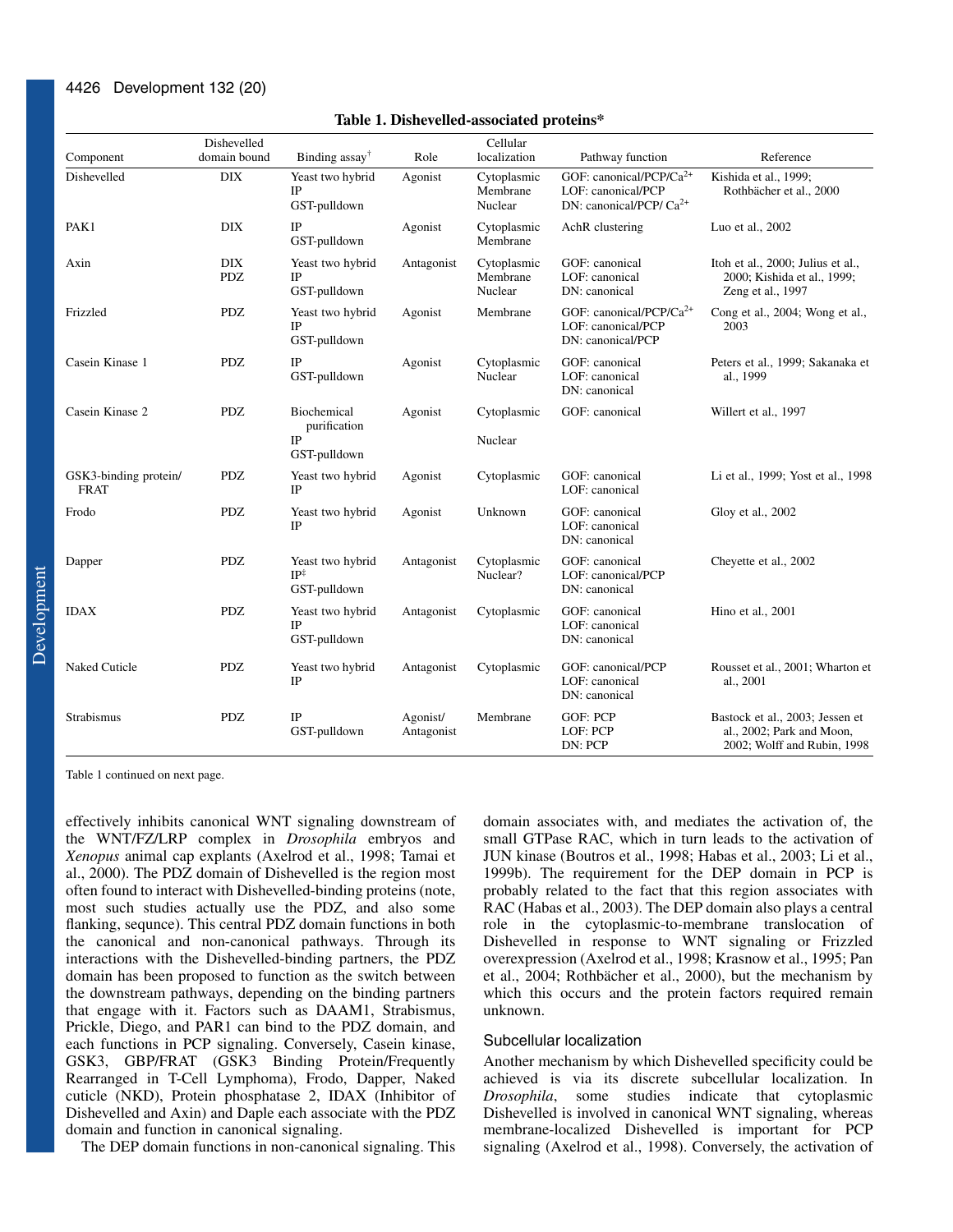| Component              | Dishevelled<br>domain bound | Binding $assay^{\dagger}$                           | Role                   | Cellular<br>localization | Pathway function                                                                         | Reference                                                          |
|------------------------|-----------------------------|-----------------------------------------------------|------------------------|--------------------------|------------------------------------------------------------------------------------------|--------------------------------------------------------------------|
| PAR1                   | <b>PDZ</b>                  | Biochemical<br>purification<br>IP                   | Agonist/<br>antagonist | Cytoplasmic?             | PAR1BY GOF: PCP<br>PAR1BY LOF: PCP<br>PAR1A/BX GOF: canonical<br>PAR1A/BX LOF: canonical | Ossipova et al., 2005; Sun et<br>al., 2001                         |
| Diego/Diversin         | <b>PDZ</b>                  | IP                                                  | Agonist/<br>Antagonist | Cytoplasmic              | GOF: canonical + PCP<br>LOF: PCP                                                         | Jenny et al., 2005                                                 |
| Protein Phosphatase 2C | <b>PDZ</b>                  | IP                                                  | Agonist                | Cytoplasmic              | GOF: canonical                                                                           | Ratcliffe et al., 2000; Strovel et<br>al., 2000; Yang et al., 2003 |
| Notch                  | <b>PDZ</b>                  | Yeast two hybrid<br>IP                              | ND                     | <b>ND</b>                | <b>ND</b>                                                                                | Axelrod et al., 1996                                               |
| EPS8                   | <b>PDZ</b>                  | IP<br>Yeast two hybrid                              | Unknown                | Cytoplasmic?             | Unknown                                                                                  | Inobe et al., 1999                                                 |
| Daple                  | <b>PDZ</b>                  | Yeast two hybrid<br>IP<br>Pulldown assay            | Agonist                | Unknown                  | GOF: canonical + PCP                                                                     | Oshita et al., 2003                                                |
| DAAM1                  | <b>PDZ</b><br><b>DEP</b>    | Yeast two hybrid<br>$IP^{\ddagger}$<br>GST-pulldown | Agonist                | Cytoplasmic<br>Membrane  | <b>GOF: PCP</b><br>LOF: PCP<br>DN: PCP                                                   | R.H., unpublished                                                  |
| Prickle                | <b>DEP</b>                  | IP<br>GST-pulldown                                  | Agonist                | Cytoplasmic<br>Membrane  | <b>GOF: PCP</b><br>LOF: PCP<br>DN: PCP                                                   | Jenny et al., 2005; Tree et<br>al., 2002                           |
| MuSK                   | <b>DEP</b>                  | Yeast two hybrid<br>$IP^{\ddagger}$<br>GST-pulldown | Agonist                | Cytoplasmic<br>Membrane  | Acetylcholine receptor<br>clustering                                                     | Luo et al., 2002                                                   |
| Disabled 2             | <b>DEP</b>                  | IP                                                  | Antagonist             | Membrane                 | GOF: canonical<br>LOF: canonical                                                         | Hocevar et al., 2003                                               |
| EphrinB1               | Full length                 | IP<br>GST-pulldown                                  | Agonist?               | Membrane                 | GOF: PCP?                                                                                | Tanaka et al., 2003                                                |
| PKC <sub>δ</sub>       | Full length                 | $_{\rm IP}$                                         | Agonist                | Cytoplasmic<br>Membrane  | LOF: PCP<br>DN: PCP                                                                      | Kinoshita et al., 2003                                             |
| NET1                   | Full length                 | IP                                                  | Antagonist?            | Cytoplasmic              | GOF: PCP                                                                                 | Miyakoshi et al., 2004                                             |
| $\beta$ -Arrestin      | Full length                 | $_{\rm IP}$                                         | Unknown                | Cytoplasmic              | GOF: receptor internalization                                                            | Chen et al., 2003                                                  |

**Table 1. Continued**

\*A list of proteins that bind to Dishevelled, their region of interaction with Dishevelled and the binding assays used to detect interactions, the cellular localizations of the proteins and their function in which branch of the WNT pathway.

† Immunoprecipitation (IP) assays were performed using epitope-tagged protein, whereas GST-pulldown was performed using purified protein, unless stated otherwise.

‡ Assay performed using both epitope-tagged and endogenous protein.

AchR, acetylcholine receptor; DN, dominant negative; GOF, gain of function; GST, Gluthathione-S-Transferase-fusion protein; IDAX, Inhibitor of Dishevelled and Axin; IP, immunoprecipitation; LOF, loss of function; ND, not done; PAR1A/BX, Partitioning Defective 1A/BX; PAR1BY, Partitioning Defective 1BY.

canonical WNT signaling is also associated with the membrane translocation of Dishevelled (Boutros et al., 2000; Yanagawa et al., 1995). Moreover, a recent study has shown that the localization of Dishevelled to apical versus basolateral membrane, rather than to membrane versus cytoplasm, influences pathway specificity (Wu et al., 2004). Indeed, this study showed that the pool of available Dishevelled is limiting, such that activation of one pathway sequesters Dishevelled in a particular location, leaving it unavailable to activate the other pathway (Wu et al., 2004). This finding may explain results that show that the activation of a non-canonical WNT pathway can downregulate canonical signaling, and vice-versa (Axelrod et al., 1998; Torres et al., 1996; Wu et al., 2004).

Clearly, binding partners and subcellular localization will be interdependent. In *Drosophila* wing epithelia, both pathway specificity and subcellular localization of Dishevelled can be directed by the cytoplasmic portions of distinct Frizzled receptors (Boutros et al., 2000; Wu et al., 2004). Frizzled receptors that are localized apically recruit Dishevelled to the apical plasma membrane and specifically transduce PCP signals, whereas canonical WNT signals use Frizzled receptors that are localized basolaterally and recruit Dishevelled to the basolateral membrane (Strigini and Cohen, 2000; Wu et al., 2004). It is likely that the mechanisms of Dishevelled pathway specificity will be cell-type and context dependent, and it will be interesting in the future to see whether a related mechanism of signal discrimination is at work in mesenchymal cells. For example, cells in *Xenopus* or zebrafish gastrula mesoderm have no defined apical or basolateral regions, yet still respond to both canonical and non-canonical WNT signals during gastrulation (see below).

In fact, the role of the subcellular localization of Dishevelled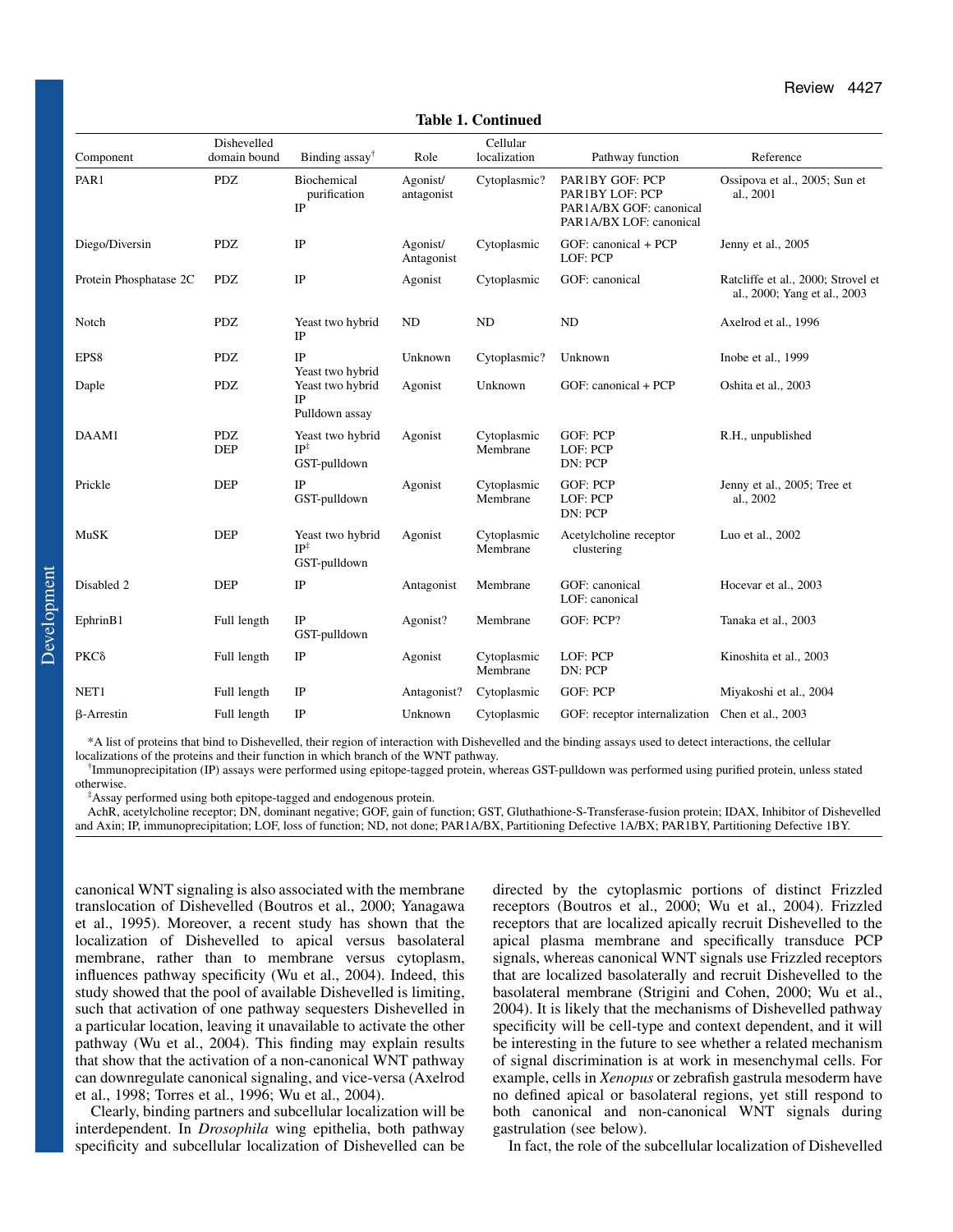in vertebrates remains poorly understood. The membrane translocation of Dishevelled is a commonly reported consequence of the activation of canonical WNT signaling in vertebrate cultured cells and in *Xenopus* animal caps (Boutros et al., 2000; Choi and Han, 2005; Steitz et al., 1996; Umbhauer et al., 2000; Yang-Snyder et al., 1996). By contrast, exposure of embryonic mouse kidney mesenchyme to WNT1 results in the accumulation of Dishevelled in and around the nucleus (Torres and Nelson, 2000). Additionally, the association of Dishevelled with punctate intracellular vesicles was found to be required for canonical WNT signaling in Chinese hamster ovary (CHO) culture cells (Capelluto et al., 2002) and in *Xenopus* animal caps (Choi and Han, 2005). However, in HEK293 cells (a human embryonic kidney cell line), such punctate localization of Dishevelled correlates with decreased canonical WNT signaling (Cong et al., 2004a). Finally, in the mesoderm of gastrulating *Xenopus* embryos, Dishevelled is localized to the plasma membrane in cells undergoing convergent extension, but not in other cells (Wallingford et al., 2000).

Three very recent studies have further highlighted the interplay between Dishevelled's binding partners and its subcellular localization during vertebrate convergent extension. One study revealed that the phosphorylation of Dishevelled by different isoforms of PAR1 in *Xenopus* resulted in the transduction of either canonical WNT or PCP signals (Ossipova et al., 2005). Notably, phosphorylation by the PCPspecific isoform of PAR1 was associated with the translocation of Dishevelled to the cell membrane. When such phosphorylation was blocked, Dishevelled failed to accumulate at the membrane and PCP signaling was disrupted (Ossipova et al., 2005). Consistent with this result, another study used engineered constructs to sequester Dishevelled at specific sites in the cell, so demonstrating that the membrane localization of Dishevelled is essential for PCP signaling (Park et al., 2005). By contrast, the particular subcellular location of Dishevelled did not influence the activation of canonical WNT signaling. Instead, constructs that caused Dishevelled to be sequestered to either the cell membrane or to the mitochondrial membrane were more active in canonical signaling than was an equivalent amount of wild-type Dishevelled (Park et al., 2005). The final study showed that inversin, a vertebrate ortholog of the *Drosophila* PCP effector Diego, activates PCP signaling and simultaneously downregulates canonical WNT signaling by targeting Dishevelled for proteosome-mediated degradation. Intriguingly, these authors show that membrane-targeted Dishevelled is protected from such degradation (Simons et al., 2005).

## **The biology of Dishevelled signaling**

In this section, we focus on the biological processes that are governed by the many signaling capabilities of Dishevelled. We start with a summary of classical settings in which Dishevelled function has been studied, and proceed to more recently described functions.

#### Drosophila segment polarity

Dishevelled was first identified in *Drosophila* as a viable mutant that had obvious defects in the orientation of the bristles on the wing and thorax of the fly (Fahmy and Fahmy, 1959). Dishevelled was also identified in later genetic screens

in which removal of the maternal/zygotic product phenocopied Wingless and Armadillo/ $\beta$ -Catenin mutants, indicating that Dishevelled has an early critical function in larval patterning in *Drosophila* (Fig. 3A,B) (Nusslein-Volhard and Wieschaus, 1980; Perrimon and Mahowald, 1987). This role and Dishevelled's placement in the Wingless/WNT pathway was demonstrated by additional studies in the fly embryo (Couso et al., 1994; Noordermeer et al., 1994; Riggleman et al., 1990; Siegfried et al., 1994) and wing (e.g. Heslip et al., 1997).

#### Vertebrate dorsoventral axis patterning

The *Xenopus* model system has been pivotal in uncovering the mechanism of WNT/Dishevelled signaling in early pattern formation during vertebrate embryogenesis (Fig. 3C,D) (Harland and Gerhart, 1997). An endogenous complex, which translocates to the future dorsalizing center of the early frog embryo, does indeed contain Dishevelled (Miller et al., 1999b). The translocation of Dishevelled and other factors likely restricts  $\beta$ -Catenin activation to the future dorsal region (Larabell et al., 1997). Recently, *Xwnt11* was shown to be expressed maternally and to translocate dorsally during cortical rotation, probably completing the picture of how the canonical WNT pathway specifies dorsal fates (Tao et al., 2005).

A word of caution must be inserted here. No complete lossof-function study of *Xenopus* Dishevelled has been reported. Therefore, its requirement for early patterning remains a thorny issue. Indeed, mutant mice lacking both *dvl1* and *dvl2* have revealed a requirement for Dishevelled during neural fold closure and cardiac development, but not during early axial patterning (Hamblet et al., 2002; Lijam et al., 1997). Nonetheless, a Dishevelled-mediated system of early axis patterning appears to be very ancient and is implicated not only in *Xenopus*, but also in sea urchins and even hydrazoans (Hobmayer et al., 2000; Weitzel et al., 2004).

## Drosophila wing hair polarity

The hairs and bristles that cover the body and wings of insects are highly polarized; all point posteriorly on the body and distally on the wing. This issue attracted attention as early as 1940 (Wigglesworth, 1940), and subsequently became a topic of much broader interest (for reviews, see Adler, 1992; Lawrence, 1973).

Early studies suggested that polarity information is provided by a supracellular gradient of spatial information (non-cell autonomous), and that a cell-autonomous mechanism also acts to maintain cell polarity (see Wigglesworth, 1959). Evidence that Dishevelled is a crucial player in this latter process came from the observation that disruptions of its function disturbed the establishment of planar polarity. The  $dsh<sup>1</sup>$  allele, which harbors a mutation in the DEP domain, disrupts the polarity of wing hairs, abdominal bristles, and bracts on the legs (Theisen et al., 1994). Although mutation of the Frizzled receptor results in non-cell-autonomous defects in planar polarity (Vinson and Adler, 1987), Dishevelled affects planar polarity in a purely cell-autonomous manner (Klingensmith et al., 1994; Theisen et al., 1994).

In the case of wing hairs, planar polarity is established by the outgrowth of an actin-rich prehair exclusively from the distal vertex of each cell (Fig. 4A,B,E) (Wong and Adler, 1993). Directed actin polymerization at the distal vertex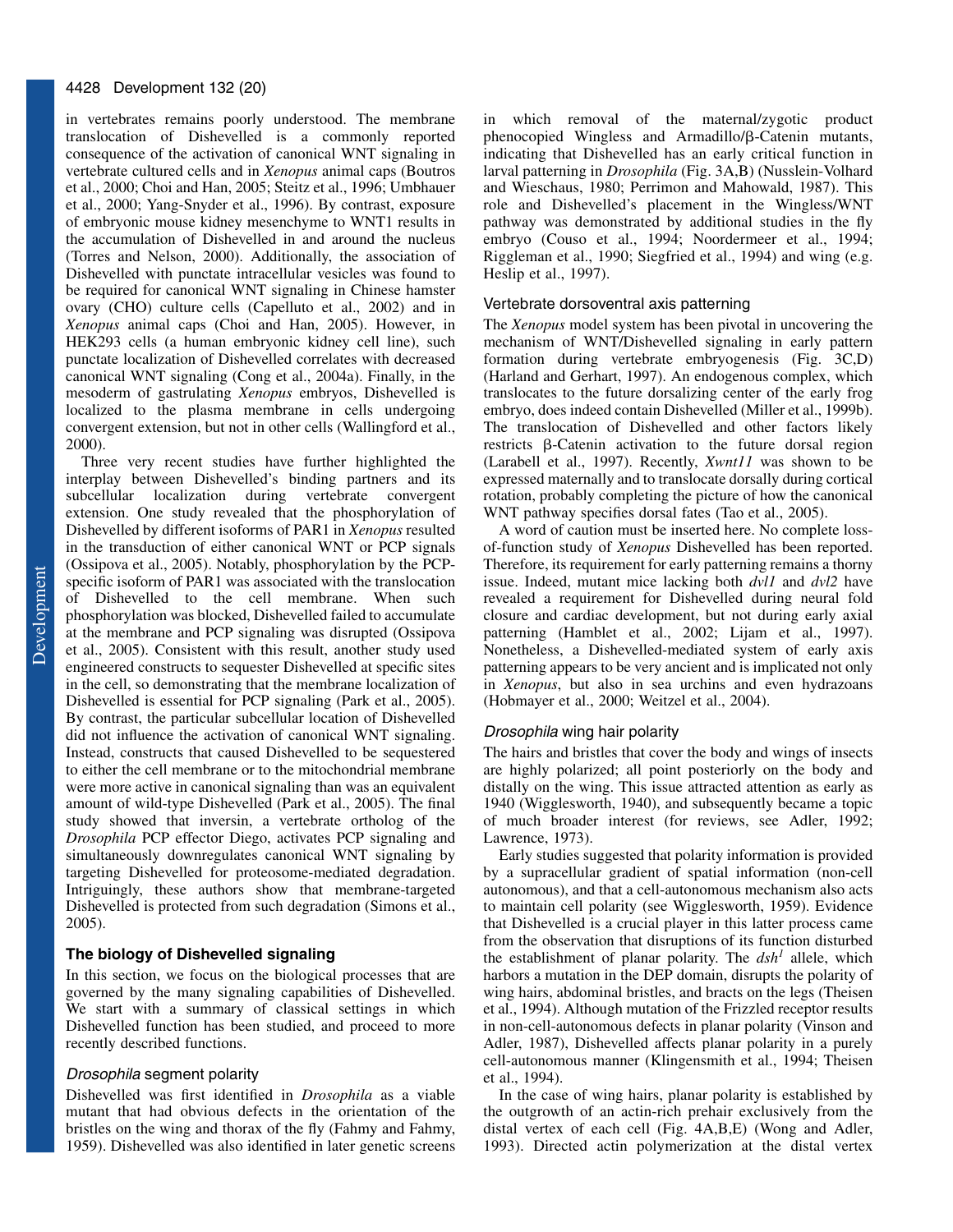

**Fig. 4.** Dishevelled-dependent PCP signaling governs cell polarity*.* (A) A schematic of planar polarity establishment in the *Drosophila* wing (a higher magnification view is shown in B). Dishevelled-dependent PCP signaling coordinates the orientation of distally pointing, actin-rich hairs in these cells. The arrangement of these cells remains constant, and long-term cross-talk between neighboring cells is essential for polarity establishment. (C) A schematic of planar polarity during convergent extension in *Xenopus* (a higher magnification view is shown in D). Convergent extension is driven by polarized cell interdigitation. By crawling between one another along a single axis, the population of cells is converted from being short and wide to long and narrow. Dishevelled-dependent PCP signaling is essential to the stabilization of lamellipodia specifically on the mediolateral faces of these cells. Unlike *Drosophila* wing cells, these cells are constantly changing neighbours. How the PCP signaling cascade has changed to accommodate this dynamic situation is a topic of great interest. (E) Wing hairs on a normal *Drosophila* embryo all point distally, but such polarity is perturbed in an embryo with disrupted Dishevelled signaling (images courtesy of Jeff Axelrod, Stanford University School of Medicine). (F) *Xenopus* mesoderm cells engaged in convergent extension are aligned and polarized, but this

governs hair outgrowth. In Dishevelled mutant flies, the abnormal positioning of prehairs presages the disrupted polarity of the hairs themselves (Wong and Adler, 1993). This fundamental finding suggested that Dishevelled controls actin polymerization. Importantly, Dishevelled protein accumulates asymmetrically at the site of prehair initiation (Axelrod, 2001).

polarity is perturbed in an embryo with disrupted Dishevelled signaling.

The planar polarity of *Drosophila* wing cells has become a gold standard for studies of PCP signaling, perhaps in part because of the 'simplicity' of the system: the polarization of individual, monopolar cells that maintain a constant relationship with their neighbors (Fig. 4A,B). Indeed, much of what we know about the mechanisms of Dishevelled function and PCP signaling comes from studies in the fly wing. Continued investigations in this system will certainly help to elucidate the molecular basis of Dishevelled function.

#### Drosophila ommatidal polarity

Dishevelled is also required for planar polarity in the eye, where

polarity is manifested by groups of cells, rather than by individual ones. To add another layer of complexity, each ommatidium is itself asymmetric. As such, polarity in the eye is manifested by the chirality or handedness of each ommatidial cluster, and also by the orientation of the overall cluster. Mutants have revealed that Dishevelled is necessary for both normal chirality and normal overall orientation (Theisen et al., 1994). Despite early suggestions to the contrary, several additional genetic studies have demonstrated that Dishevelled signals through the PCP cascade to control these aspects of ommatidial planar polarity (Boutros et al., 1998; Zheng et al., 1995).

Interestingly, the chirality of ommatidia depends upon a fate choice in the R3/R4 pair of photoreceptor cells, which in turn depends upon the modulation of Notch signaling downstream of a Dishevelled-mediated PCP signal (Cooper and Bray, 1999; Fanto and Mlodzik, 1999; Strutt et al., 2002). In fact, there has been at least one report of a physical association between Dishevelled and Notch (Axelrod et al., 1996). This is an area of future interest, as PCP signaling in the eye is fundamentally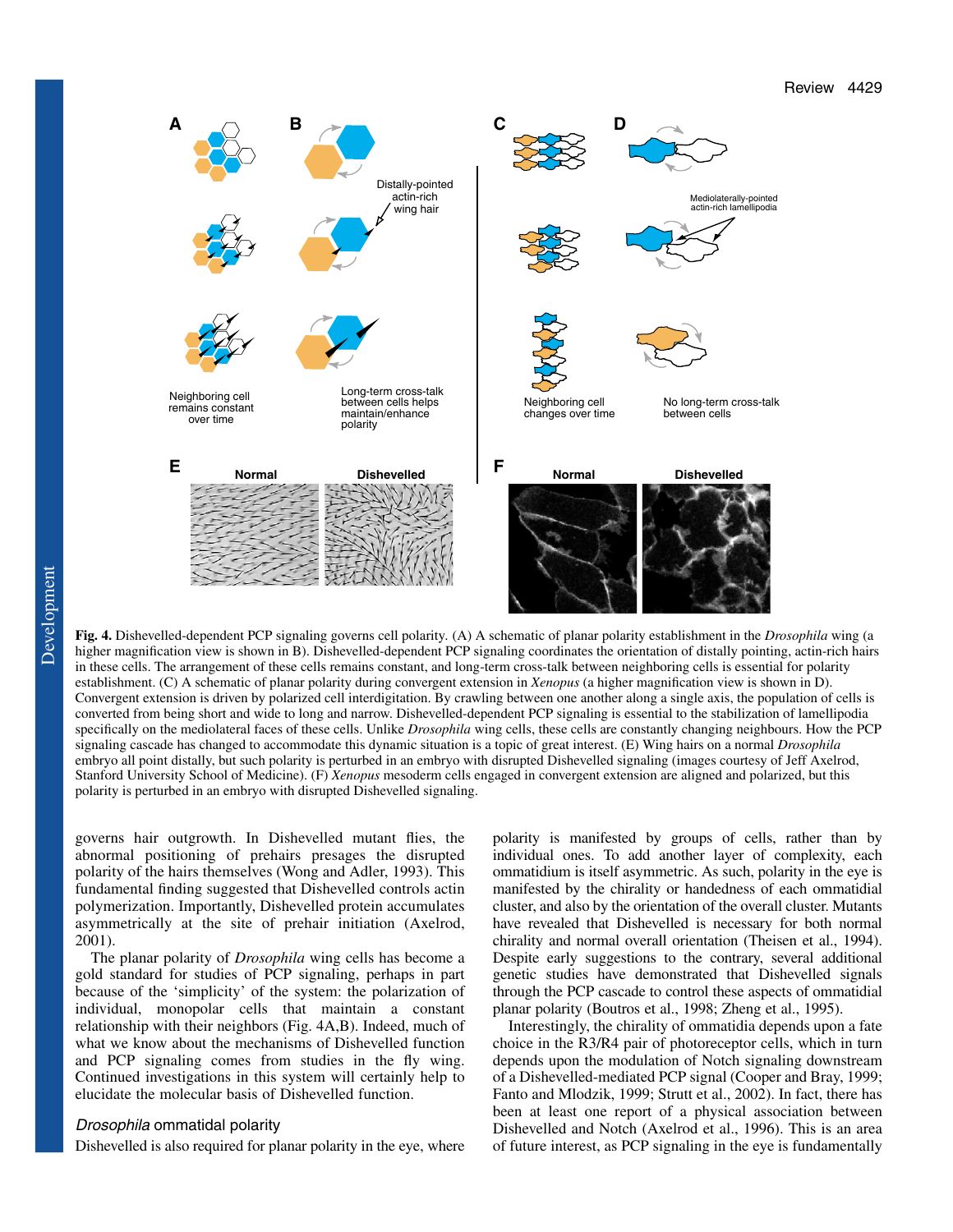different from that in the wing. It also remains unclear whether such a PCP/Notch interaction occurs during vertebrate development.

## Vertebrate gastrulation

The first vertebrate process in which Dishevelled was found to govern planar cell polarity was convergent extension, a morphogenetic tissue movement involving simultaneous lengthening and narrowing of a tissue (Fig. 4C). This process involves the planar polarization of a sheet of cells, where polarity is manifested by stable lamellipodia that form specifically on the mediolateral faces of the cells, but not on anteroposterior faces (Fig. 4C,D,F). These mediolaterally oriented lamellipodia exert tension on neighboring cells, resulting in cell interdigitation (Fig. 4C,D,F) (Keller, 2002; Wallingford et al., 2002).

Dishevelled was implicated in convergent extension (Sokol, 1996), and later studies revealed that Dishevelled functioned in a PCP-like pathway to govern convergent extension in both frogs and fish (Heisenberg et al., 2000; Tada and Smith, 2000; Wallingford et al., 2000). Time-lapse imaging of cells revealed that Dishevelled has a conserved role in controlling cell polarity: disrupting XDSH function randomizes the normally polarized lamellipodial protrusions that drive convergent extension (Wallingford et al., 2000). As is the case for actinrich prehairs in the fly wing, XDSH accumulates in the actinrich lamellipodia of cells undergoing convergent extension (Kinoshita et al., 2003).

The importance of convergent extension for gastrulation is unlikely to be limited to fish and frogs (Solnica-Krezel, 2005). Indeed, the disruption of Dishevelled function inhibits convergent extension in the ascidian, a non-vertebrate chordate (Keys et al., 2002). Likewise, the importance of Dishevelled function during gastrulation is not limited to convergent extension. Studies indicate that Dishevelled signaling via the PCP cascade may govern several other cell behaviors during *Xenopus* and zebrafish morphogenesis (e.g. Ewald et al., 2004; Marsden and DeSimone, 2001; Matsui et al., 2005). Dishevelled may also signal via the WNT/Ca<sup>2+</sup> pathway to govern additional aspects of amphibian gastrulation (Winklbauer et al., 2001). Future studies should aim to find the unifying features of the cellular events that are governed by this protein.

#### Neural tube closure

Convergent extension not only drives gastrulation, but also occurs during neural tube closure in vertebrate animals, including amphibians, chick and mice (Jacobson and Gordon, 1976; Keller et al., 1992; Lawson et al., 2001; Sulik et al., 1994; Van Straaten et al., 1996). Dishevelled is essential for the convergent extension of neural tissue (Wallingford and Harland, 2001). Moreover, disrupting Dishevelled function in *Xenopus* has demonstrated that midline convergent extension is a critical aspect of neural tube closure; it narrows the distance between the forming neural folds and facilitates neural fold apposition and fusion (Wallingford and Harland, 2002). This mechanism is conserved across vertebrates, as disrupting mouse *dvl1* and *dvl2* genes also causes neural tube closure defects (Hamblet et al., 2002). Importantly, the phenotype of DVL mutant mice is reminiscent of a severe human neural tube closure defect called craniorachischisis (Kirillova et al., 2000; Saraga-Babic et al., 1993).

#### Directed migration of individual cells

Since the initial finding that a vertebrate cognate of the PCP cascade governs cell polarity in vertebrates, many PCP genes identified in *Drosophila* have been examined in vertebrates and have been found to influence convergent extension (Mlodzik, 2002; Wallingford et al., 2002). Despite the similarities, there is a crucial difference in the functioning of the PCP cascade in *Drosophila* and in vertebrate convergent extension. In flies, cross-talk between neighboring cells via PCP signaling components allows feedback amplification that reinforces the polarity decision (Fig. 4A,B) (Tree et al., 2002). During convergent extension, the vertebrate PCP pathway coordinates movement in a population of cells that are constantly changing neighbors; therefore, no long-term reinforcement of polarity from a particular neighboring cell is possible (Fig. 4C,D).

The highly dynamic nature of vertebrate PCP signaling is highlighted by the finding that a loss of Dishevelled function disrupts not only cell polarity during convergent extension but also lamellipodial stability (Wallingford et al., 2000). Indeed, several recent studies demonstrate that Dishevelled controls dynamic cell protrusions not only during polarized cell movements of large tissue sheets, but also during directed migration of individual cells.

Foremost among these is the finding that Dishevelleddependent PCP signaling governs the directed migration, but not the specification, of *Xenopus* neural crest cells (De Calisto et al., 2005). Additional studies suggest that such a function for Dishevelled is widely used. For example, Dishevelled is essential for the directed migration of CHO cells during wound healing (Endo et al., 2005), and PCP signaling (and thus very likely Dishevelled) governs the migration of cardiomyocytes during the development of the outflow tracts of the heart (Phillips et al., 2005) (see also Hamblet et al., 2002).

Importantly, time-lapse studies in a variety of cell types hint at the mechanism by which Dishevelled contributes to directed cell migration. During convergent extension, cells lacking Dishevelled function are not only de-polarized, but their lamellipodial protrusions become highly unstable (Wallingford et al., 2000). Likewise, Dishevelled is required to stabilize leading-edge lamellipodia in migrating neural crest cells (De Calisto et al., 2005). A similar effect was recently reported in post-embryonic cells; disruption of DVL2 function with siRNA in bovine arterial endothelial cells caused lamellipodia to undergo rapid extension and retraction (Wechezak and Coan, 2005). Finally, a strong correlation between Dishevelled function and the stability of cell protrusions has been observed in cultured Saos-2 cells (a human osteogenic sarcoma-derived cell line) (Wiggan and Hamel, 2002).

This role is not limited to vertebrates. In the *Drosophila* ovary, Dishevelled is required for proper cell migration during ovariolar morphogenesis (Cohen et al., 2002). In this case, WNT, Frizzled and Dishevelled are involved, but other components of the PCP or canonical WNT pathways are not. As in vertebrates, this defect in cell migration does not result from defective polarity, but rather from the inability of cells to move productively (Cohen et al., 2002). This phenotype in the *Drosophila* ovary correlates with a failure to accumulate focal adhesion kinase (Cohen et al., 2002), raising the possibility that cross-talk occurs between Dishevelled and the adhesion machinery of a cell. Notably, adhesion to fibronectin has been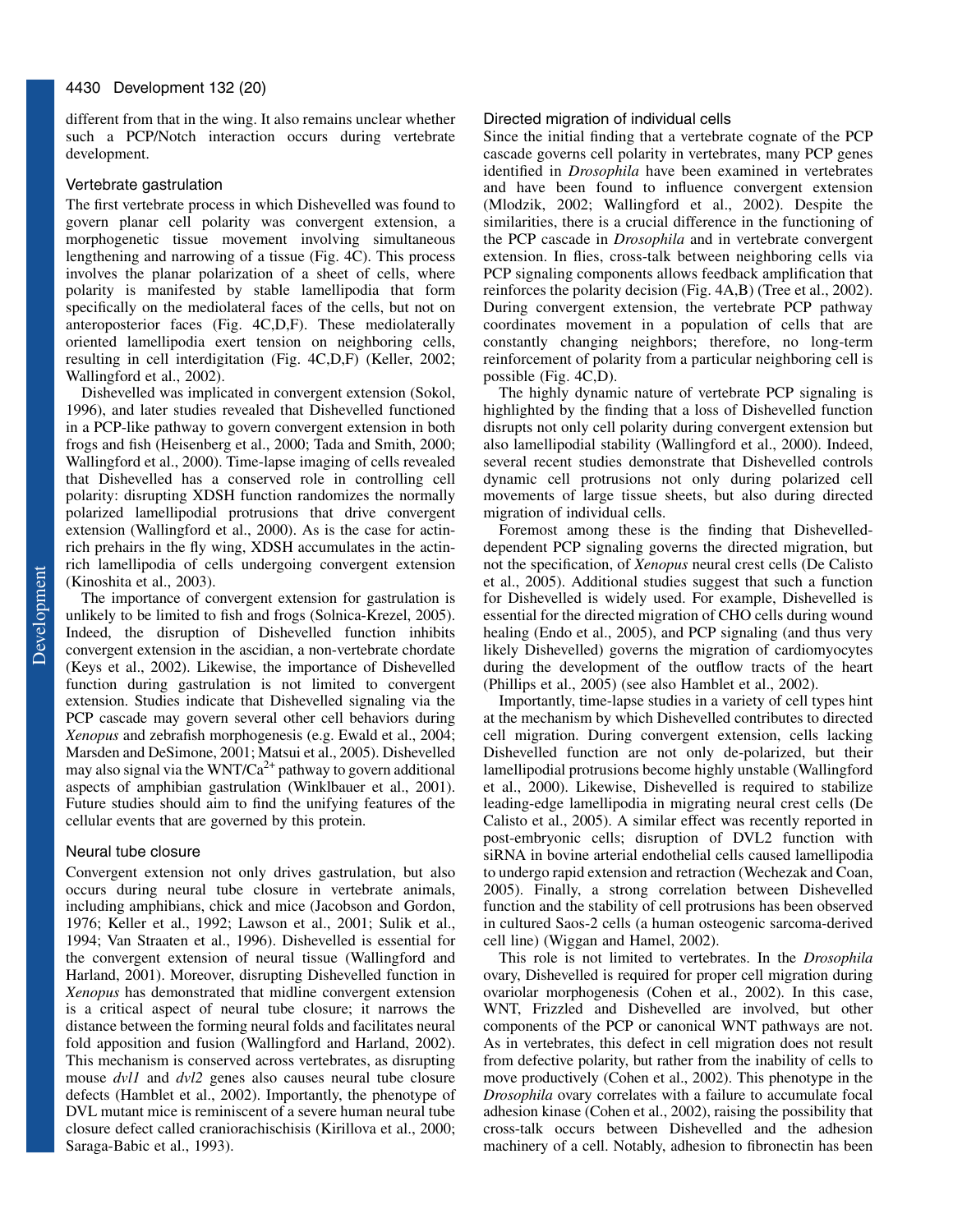found to cause Dishevelled to translocate to the cell membrane (Marsden and DeSimone, 2001), and Dishevelled also associates with Ephrins and Eph receptors (Tanaka et al., 2003).

So far, the studies of Dishevelled function in individual cell migration demonstrate a role in stabilizing protrusions. Future studies should determine whether or not Dishevelled also plays a role in orienting the leading edge of migratory cells. It will also be of interest to determine whether other PCP genes share this functionality with Dishevelled, and to elucidate the ways in which this signaling cascade has changed to accommodate the dynamic nature of motile cells. In light of these findings, it is interesting to note that, from studies of planar polarization of the insect denticle following wounding, Nubler-Jung and colleagues presciently commented many years ago that 'cell migration and denticle formation may thus share similar orienting mechanisms' (Nubler-Jung et al., 1987). It will be important now to learn just how similar these mechanisms really are.

#### Polarized cell division

Polarized cell divisions contribute to morphogenesis in a wide variety of systems, and Dishevelled controls division polarity in several cell types. What is peculiar is that Dishevelled may direct oriented cell divisions through multiple, highly divergent mechanisms.

Dishevelled was first implicated in governing the orientation of cytokinesis in *Drosophila* sensory organ precursor cells. These cells divide in the plane of the epithelium, oriented along the anteroposterior axis, but this polarity is randomized when Dishevelled is disrupted (Gho and Schweisguth, 1998). Because the PCP-specific *dsh<sup>1</sup>* allele or mutations in other PCP genes (e.g. *flamingo*) disrupt this polarity, it is likely that Dishevelled signals via a PCP cascade to control these polarized cell divisions (Bellaiche et al., 2001; Gho and Schweisguth, 1998; Lu et al., 1999).

This aspect of Dishevelled function is conserved in vertebrates; a recent study found that dominant-negative Dishevelled constructs disrupt polarized cell divisions in the gastrulating zebrafish. Here, again, Dishevelled acts in a PCPlike signaling cascade, as manipulation of the PCP effector Strabismus/Vangl2 also randomizes these normally polarized divisions (Gong et al., 2004).

Dishevelled also controls a variety of polarized cell divisions in the developing *Caenorhabditis elegans* embryo. Curiously, the orientation of these mitoses requires Frizzled, Dishevelled and GSK-3, but not other components of the WNT or PCP pathways (Chang et al., 2005; Schlesinger et al., 1999; Walston et al., 2004).

Cell division orientation is coordinated by microtubules in the mitotic spindles and asters (e.g. Bellaiche et al., 2001; Kaltschmidt et al., 2000). It is therefore intriguing that Dishevelled can regulate microtubule stability via GSK3 (Ciani et al., 2004; Krylova et al., 2000). Indeed, GSK-3 has been shown to be an essential mediator of normal mitotic spindle dynamics (Wakefield et al., 2003). This aspect of Dishevelled function is only just emerging, but should be of particular interest, as it may represent yet another branch of Dishevelled signaling.

## Cardiac development

Following the establishment of the body axis, Dishevelled

signaling is re-used during organogenesis. For example, several studies implicate WNT signaling in the control of cardiac development (Olson and Schneider, 2003), and all three major branches of Dishevelled signaling appear to be involved.

The canonical  $WNT/\beta$ -catenin pathway can negatively regulate cardiogenesis at an early stage by suppressing the differentiation of the cardiomyocyte precursors derived from the mesoderm (Lickert et al., 2002; Tzahor and Lassar, 2001). By contrast, a DVL2-dependent WNT signal also triggers a cascade of signals through  $\beta$ -catenin, PITX2 and Cyclin D2 to promote cell proliferation within the cardiac outflow tract (Kioussi et al., 2002). Interestingly, the outflow tract defects in *Pitx2* knockout mice resemble those in *Dvl2* knockout mice (Hamblet et al., 2002).

This last result suggests that the only role for DVL2 in heart development may be to signal through  $\beta$ -catenin and activate gene expression. However, it is likely that DVL2 also transduces crucial PCP signals during outflow tract development, as the PCP effector Strabismus/Vangl2 is required for the proper migration of cardiomyocytes during the development of the outflow tracts of the heart (Phillips et al., 2005).

Finally, studies have shown that, in *Xenopus*, WNT11 controls early differentiation and morphogenesis in the heart (Pandur et al., 2002). In this setting, WNT11 acts through the DEP and PDZ domains of Dishevelled to activate PKC and then JNK (Garriock et al., 2005; Pandur et al., 2002), suggesting that the WNT/Ca<sup>2+</sup> pathway may be involved. Additional studies will be necessary to pare out which pathways are influencing which aspects of cardiac development.

#### Vertebrate neuronal development and social behavior

Mice lacking DVL1 exhibit defects in social behavior, such as in sleeping behavior, nest building and whisker trimming (Lijam et al., 1997; Long et al., 2004), although the mechanism underlying this phenotype remains elusive. The canonical WNT pathway plays a role in the development and patterning of the brain. In fact, it has been reported that Dishevelled can convert naive ectoderm into neural tissue (Sokol et al., 1995), an effect that is likely to be mediated by the ability of canonical WNT signaling to repress BMP transcription in the ectoderm (Baker et al., 1999). A more established role for canonical WNT signaling is in neural patterning, where WNT signals posteriorize neural ectoderm, generating anteroposterior pattern in the central nervous system (McGrew et al., 1997; McGrew et al., 1995). Indeed, Dishevelled has the ability to mediate this transformation (Itoh and Sokol, 1997).

Dishevelled also appears to be important for later events in neural development, governing the morphology, differentiation and function of neurons in vertebrates (e.g. Fan et al., 2004; Kishida et al., 2004; Luo et al., 2002; Schulte et al., 2005). In particular, two studies highlight Dishevelled's ability to wear more than one hat. First, it has been shown that the atypical receptor tyrosine kinase RYK can act as a WNT co-receptor (Lu et al., 2004a). RYK forms a complex with Frizzled and WNT, and also with Dishevelled, to transduce a canonical WNT signal that is important for normal neurite outgrowth from dorsal root ganglia, and for the guidance of axons in the craniofacial motor nerves and the ophthalmic nerves in the mouse (Lu et al., 2004a).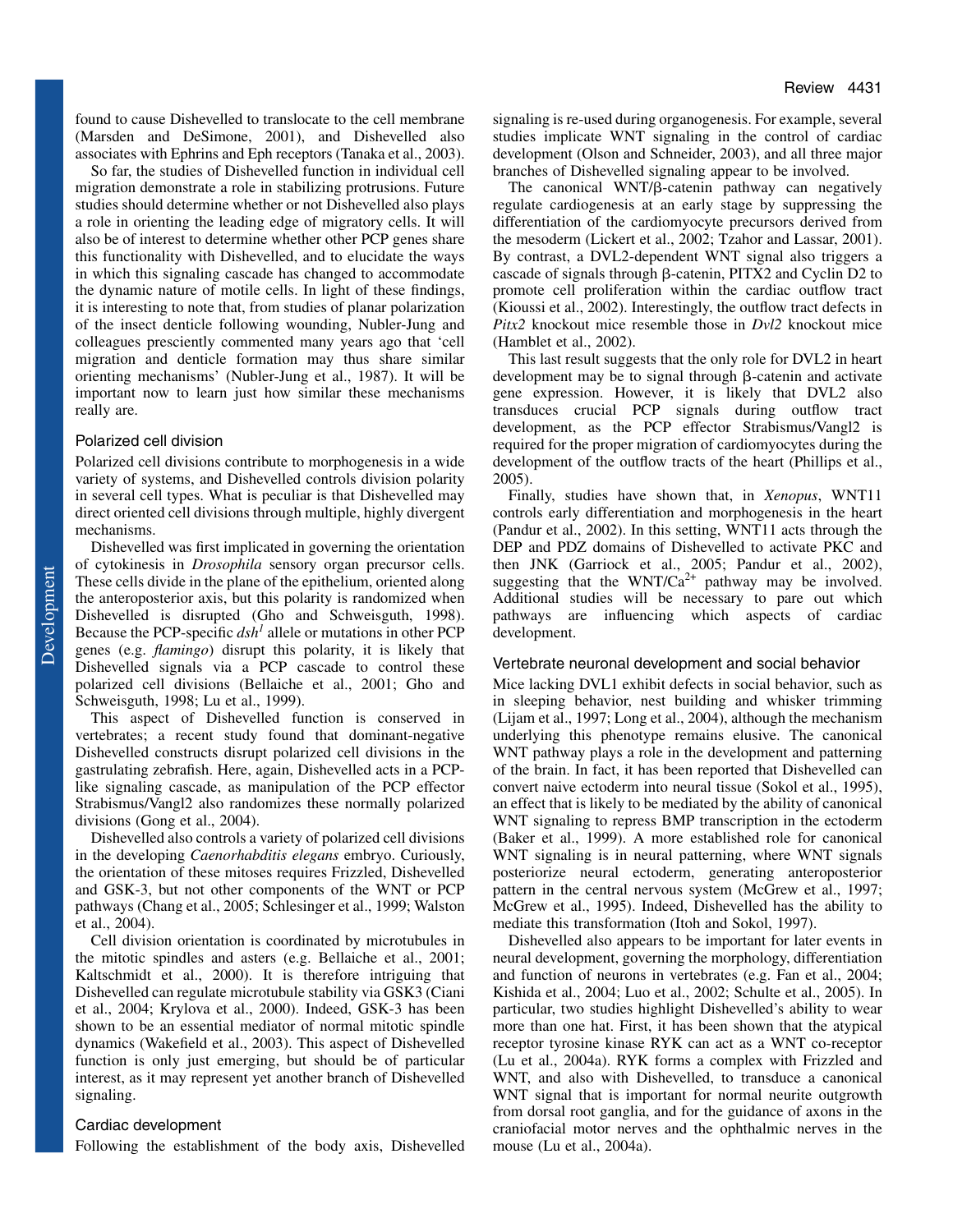In the second study, DVL1 was found to control the complexity of dendritic arbors in hippocampal neurons (Rosso et al., 2005). In this capacity, DVL1 signals via a PCP cascade, collaborating with WNT7b, RAC and JNK. Strikingly, in these neurons, DVL1 was found to co-localize with microtubules in the axons and with actin in cellular protrusions at the leading edge of extending neurons (Rosso et al., 2005). This latter association may be related to the effects of Dishevelled on lamellipodial stability (e.g. De Calisto et al., 2005; Wallingford et al., 2000; Wechezak and Coan, 2005), whereas the former may be related to the ability of Dishevelled to regulate microtubule stability (e.g. Ciani et al., 2004; Krylova et al., 2000). Further studies of the function of Dishevelled in neuronal development and function should be both illuminating and important.

## **Conclusion**

Dishevelled signaling is an important regulator of a wide variety of signaling pathways and thus governs many important developmental processes. Some of these roles are very highly conserved across species, whereas others are not. In some cases, similar biological processes appear to require Dishevelled, but they need it to signal along divergent pathways. As we move forward, care should be taken. We should endeavor to find unifying features that will help us to understand this protein. But we should also be ready for the surprises that may be lurking in the next experiment.

We thank J. Klingensmith, P. Lawrence, I. Quigley and the anonymous reviewers for help while writing this manuscript, and Jeff Axelrod and Keith Wharton for contributing images. R.H. is supported by a Basil O'Connor Starter Scholar Award, a Scientist Development Grant from the American Heart Association, and a Seed Grant from the Foundation of UMDNJ. J.B.W. is supported by a Burroughs Wellcome Fund Career Award and the NIH.

#### **References**

- Aberle, H., Bauer, A., Stappert, J., Kispert, A. and Kemler, R. (1997). βcatenin is a target for the ubiquitin-proteasome pathway. *EMBO J.* **16**, 3797- 3804.
- **Adler, P. N.** (1992). The genetic control of tissue polarity in Drosophila. *BioEssays* **14**, 735-741.
- **Amit, S., Hatzubai, A., Birman, Y., Andersen, J. S., Ben-Shushan, E., Mann, M., Ben-Neriah, Y. and Alkalay, I.** (2002). Axin-mediated CKI phosphorylation of  $\beta$ -catenin at Ser 45, a molecular switch for the Wnt pathway. *Genes Dev.* **16**, 1066-1076.
- **Axelrod, J. D.** (2001). Unipolar membrane association of Dishevelled mediates Frizzled planar cell polarity signaling. *Genes Dev.* **15**, 1182-1187.
- **Axelrod, J. D., Matsuno, K., Artavanis-Tsakonas, S. and Perrimon, N.** (1996). Interaction between Wingless and Notch signaling pathways mediated by dishevelled. *Science* **271**, 1826-1832.
- **Axelrod, J. D., Miller, J. R., Shulman, J. M., Moon, R. T. and Perrimon, N.** (1998). Differential recruitment of Dishevelled provides signaling specificity in the planar cell polarity and Wingless signaling pathways. *Genes Dev.* **12**, 2610-2622.
- **Baker, J. C., Beddington, R. S. and Harland, R. M.** (1999). Wnt signaling in Xenopus embryos inhibits bmp4 expression and activates neural development. *Genes Dev.* **13**, 3149-3159.
- **Bastock, R., Strutt, H. and Strutt, D.** (2003). Strabismus is asymmetrically localised and binds to Prickle and Dishevelled during Drosophila planar polarity patterning. *Development* **130**, 3007-3014.
- **Bellaiche, Y., Gho, M., Kaltschmidt, J. A., Brand, A. H. and Schweisguth, F.** (2001). Frizzled regulates localization of cell-fate determinants and mitotic spindle rotation during asymmetric cell division. *Nat. Cell. Biol.* **3**, 50-57.
- Bienz, M. and Clevers, H. (2003). Armadillo/ $\beta$ -catenin signals in the nucleus – proof beyond a reasonable doubt? *Nat. Cell. Biol.* **5**, 179-182.
- **Boutros, M., Paricio, N., Strutt, D. I. and Mlodzik, M.** (1998). Dishevelled activates JNK and discriminates between JNK pathways in planar polarity and wingless signaling. *Cell* **94**, 109-118.
- **Boutros, M., Mihaly, J., Bouwmeester, T. and Mlodzik, M.** (2000). Signaling specificity by Frizzled receptors in Drosophila. *Science* **288**, 1825- 1828.
- **Capelluto, D. G., Kutateladze, T. G., Habas, R., Finkielstein, C. V., He, X.** and Overduin, M. (2002). The DIX domain targets dishevelled to actin stress fibres and vesicular membranes. *Nature* **419**, 726-729.
- **Chang, W., Lloyd, C. E. and Zarkower, D.** (2005). DSH-2 regulates asymmetric cell division in the early C. elegans somatic gonad. *Mech. Dev.* **122**, 781-789.
- **Chen, W., ten Berge, D., Brown, J., Ahn, S., Hu, L. A., Miller, W. E., Caron, M. G., Barak, L. S., Nusse, R. and Lefkowitz, R. J.** (2003). Dishevelled  $2$  recruits  $\beta$ -arrestin 2 to mediate Wnt5A-stimulated endocytosis of Frizzled 4. *Science* **301**, 1391-1394.
- **Cheyette, B. N., Waxman, J. S., Miller, J. R., Takemaru, K., Sheldahl, L. C., Khlebtsova, N., Fox, E. P., Earnest, T. and Moon, R. T.** (2002). Dapper, a Dishevelled-associated antagonist of  $\beta$ -catenin and JNK signaling, is required for notochord formation. *Dev. Cell* **2**, 449-461.
- Choi, S. C. and Han, J. K.  $(2005)$ . Rap2 is required for Wnt/ $\beta$ -catenin signaling pathway in Xenopus early development. *EMBO J.* **24**, 985-996.
- **Chung, H. A., Hyodo-Miura, J., Nagamune, T. and Ueno, N.** (2005). FGF signal regulates gastrulation cell movements and morphology through its target NRH. *Dev. Biol.* **282**, 95-110.
- **Ciani, L., Krylova, O., Smalley, M. J., Dale, T. C. and Salinas, P. C.** (2004). A divergent canonical WNT-signaling pathway regulates microtubule dynamics: dishevelled signals locally to stabilize microtubules. *J. Cell Biol.* **164**, 243-253.
- **Cliffe, A., Hamada, F. and Bienz, M.** (2003). A role of Dishevelled in relocating Axin to the plasma membrane during wingless signaling. *Curr. Biol.* **13**, 960-966.
- **Cohen, E. D., Mariol, M. C., Wallace, R. M., Weyers, J., Kamberov, Y. G., Pradel, J. and Wilder, E. L.** (2002). DWnt4 regulates cell movement and focal adhesion kinase during Drosophila ovarian morphogenesis. *Dev. Cell* **2**, 437-448.
- **Cong, F. and Varmus, H.** (2004). Nuclear-cytoplasmic shuttling of Axin regulates subcellular localization of β-catenin. *Proc. Natl. Acad. Sci. USA* **101**, 2882-2887.
- **Cong, F., Schweizer, L. and Varmus, H.** (2004a). Casein kinase Iepsilon modulates the signaling specificities of dishevelled. *Mol. Cell. Biol.* **24**, 2000-2011.
- **Cong, F., Schweizer, L. and Varmus, H.** (2004b). Wnt signals across the plasma membrane to activate the  $\beta$ -catenin pathway by forming oligomers containing its receptors, Frizzled and LRP. *Development* **131**, 5103-5115.
- **Cooper, M. T. and Bray, S. J.** (1999). Frizzled regulation of Notch signalling polarizes cell fate in the Drosophila eye. *Nature* **397**, 526-530.
- **Couso, J. P., Bishop, S. A. and Martinez Arias, A.** (1994). The wingless signalling pathway and the patterning of the wing margin in Drosophila. *Development* **120**, 621-636.
- **De Calisto, J., Araya, C., Marchant, L., Riaz, C. F. and Mayor, R.** (2005). Essential role of non-canonical Wnt signalling in neural crest migration. *Development* **132**, 2587-2597.
- **Dominguez, I., Itoh, K. and Sokol, S. Y.** (1995). Role of glycogen synthase kinase 3 beta as a negative regulator of dorsoventral axis formation in Xenopus embryos. *Proc. Natl. Acad. Sci. USA* **92**, 8498-8502.
- **Eaton, S., Wepf, R. and Simons, K.** (1996). Roles for Rac1 and Cdc42 in planar polarization and hair outgrowth in the wing of Drosophila. *J. Cell Biol.* **135**, 1277-1289.
- **Endo, Y., Wolf, V., Muraiso, K., Kamijo, K., Soon, L., Uren, A., Barshishat-Kupper, M. and Rubin, J. S.** (2005). Wnt-3a-dependent cell motility involves RhoA activation and is specifically regulated by dishevelled-2. *J. Biol. Chem.* **280**, 777-786.
- **Ewald, A. J., Peyrot, S. M., Tyszka, J. M., Fraser, S. E. and Wallingford, J. B.** (2004). Regional requirements for Dishevelled signaling during Xenopus gastrulation: separable effects on blastopore closure, mesendoderm internalization and archenteron formation. *Development* **131**, 6195-6209.
- **Fagotto, F., Jho, E., Zeng, L., Kurth, T., Joos, T., Kaufmann, C. and Costantini, F.** (1999). Domains of axin involved in protein-protein interactions, Wnt pathway inhibition, and intracellular localization. *J. Cell Biol.* **145**, 741-756.
- **Fahmy, O. G. and Fahmy, M.** (1959). New mutant report. *Dros. Inf. Serv.* **33**, 85.
- **Fan, S., Ramirez, S. H., Garcia, T. M. and Dewhurst, S.** (2004). Dishevelled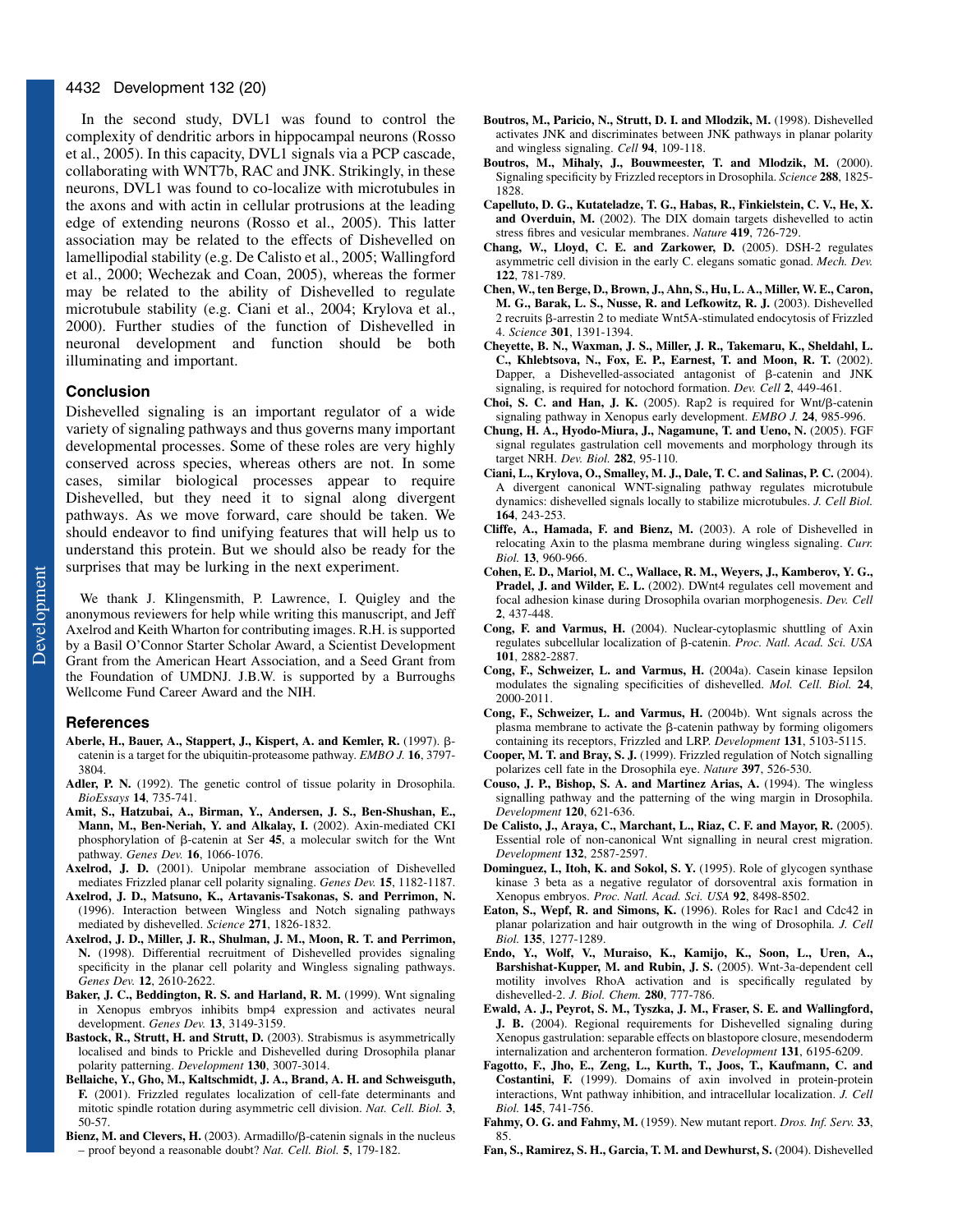promotes neurite outgrowth in neuronal differentiating neuroblastoma 2A cells, via a DIX-domain dependent pathway. *Brain Res. Mol. Brain Res.* **132**, 38-50.

- Fanto, M. and Mlodzik, M. (1999). Asymmetric Notch activation specifies photoreceptors R3 and R4 and planar polarity in the Drosophila eye. *Nature* **397**, 523-526.
- **Fanto, M., Weber, U., Strutt, D. I. and Mlodzik, M.** (2000). Nuclear signaling by Rac and Rho GTPases is required in the establishment of epithelial planar polarity in the Drosophila eye. *Curr. Biol.* **10**, 979-988.
- **Garriock, R. J., D'Agostino, S. L., Pilcher, K. C. and Krieg, P. A.** (2005). Wnt11-R, a protein closely related to mammalian Wnt11, is required for heart morphogenesis in Xenopus. *Dev. Biol.* **279**, 179-192.
- **Gho, M. and Schweisguth, F.** (1998). Frizzled signalling controls orientation of asymmetric sense organ precursor cell divisions in Drosophila. *Nature* **393**, 178-181.
- **Gloy, J., Hikasa, H. and Sokol, S. Y.** (2002). Frodo interacts with Dishevelled to transduce Wnt signals. *Nat. Cell. Biol.* **4**, 351-357.
- **Gong, Y., Mo, C. and Fraser, S. E.** (2004). Planar cell polarity signalling controls cell division orientation during zebrafish gastrulation. *Nature* **430**, 689-693.
- **Gonzalez-Sancho, J. M., Brennan, K. R., Castelo-Soccio, L. A. and Brown, A. M.** (2004). Wnt proteins induce dishevelled phosphorylation via an LRP5/6-independent mechanism, irrespective of their ability to stabilize  $\beta$ catenin. *Mol. Cell. Biol.* **24**, 4757-4768.
- **Habas, R. and Dawid, I. B.** (2005). Dishevelled and Wnt signaling: is the nucleus the final frontier? *J. Biol.* **4**, 2.
- **Habas, R., Kato, Y. and He, X.** (2001). Wnt/Frizzled activation of Rho regulates vertebrate gastrulation and requires a novel Formin homology protein Daam1. *Cell* **107**, 843-854.
- **Habas, R., Dawid, I. B. and He, X.** (2003). Coactivation of Rac and Rho by Wnt/Frizzled signaling is required for vertebrate gastrulation. *Genes Dev.* **17**, 295-309.
- **Hamblet, N. S., Lijam, N., Ruiz-Lozano, P., Wang, J., Yang, Y., Chien, K. R., Sussuman, D. J. and Wynshaw-Boris, A.** (2002). Dishevelled-2 is essential for cardiac outflow tract development, somite segmentation, and neural tube clsoure. *Development* **129**, 5827-5838.
- Harland, R. and Gerhart, J. (1997). Formation and function of Spemann's organizer. *Annu. Rev. Cell Dev. Biol.* **13**, 611-667.
- **He, X., Semenov, M., Tamai, K. and Zeng, X.** (2004). LDL receptor-related proteins  $5$  and  $6$  in Wnt/ $\beta$ -catenin signaling: arrows point the way. *Development* **131**, 1663-1677.
- **Heisenberg, C. P., Tada, M., Rauch, G. J., Saude, L., Concha, M. L., Geisler, R., Stemple, D. L., Smith, J. C. and Wilson, S. W.** (2000). Silberblick/Wnt11 mediates convergent extension movements during zebrafish gastrulation. *Nature* **405**, 76-81.
- **Heslip, T. R., Theisen, H., Walker, H. and Marsh, J. L.** (1997). Shaggy and dishevelled exert opposite effects on Wingless and Decapentaplegic expression and on positional identity in imaginal discs. *Development* **124**, 1069-1078.
- **Hikasa, H., Shibata, M., Hiratani, I. and Taira, M.** (2002). The Xenopus receptor tyrosine kinase Xror2 modulates morphogenetic movements of the axial mesoderm and neuroectoderm via Wnt signaling. *Development* **129**, 5227-5239.
- **Hino, S., Kishida, S., Michiue, T., Fukui, A., Sakamoto, I., Takada, S., Asashima, M. and Kikuchi, A.** (2001). Inhibition of the Wnt signaling pathway by Idax, a novel Dvl-binding protein. *Mol. Cell. Biol.* **21**, 330-342.
- **Hobmayer, B., Rentzsch, F., Kuhn, K., Happel, C. M., von Laue, C. C., Snyder, P., Rothbacher, U. and Holstein, T. W.** (2000). WNT signalling molecules act in axis formation in the diploblastic metazoan Hydra. *Nature* **407**, 186-189.
- **Hocevar, B. A., Mou, F., Rennolds, J. L., Morris, S. M., Cooper, J. A. and** Howe, P. H. (2003). Regulation of the Wnt signaling pathway by disabled-2 (Dab2). *EMBO J.* **22**, 3084-3094.
- **Huang, H. C. and Klein, P. S.** (2004). The Frizzled family: receptors for multiple signal transduction pathways. *Genome Biol.* **5**, 234.
- **Inobe, M., Katsube, K., Miyagoe, Y., Nabeshima, Y. and Takeda, S.** (1999). Identification of EPS8 as a Dvl1-associated molecule. *Biochem. Biophys. Res. Commun.* **266**, 216-221.
- **Itoh, I., Brott, B. K., Bae, G. U., Ratcliffe, M. J. and Sokol, S.** (2005). Nuclear localization is required for Dishevelled function in Wnt/ß-catenin signalling. *J. Biol.* **4**, 3.
- **Itoh, K. and Sokol, S. Y.** (1997). Graded amounts of Xenopus dishevelled specify discrete anteroposterior cell fates in prospective ectoderm. *Mech. Dev.* **61**, 113-125.
- **Itoh, K., Antipova, A., Ratcliffe, M. J. and Sokol, S.** (2000). Interaction of dishevelled and Xenopus axin-related protein is required for wnt signal transduction. *Mol. Cell. Biol.* **20**, 2228-2238.
- **Jacobson, A. G. and Gordon, R.** (1976). Changes in the shape of the developing vertebrate nervous system analyzed experimentally, mathematically and by computer simulation. *J. Exp. Zool.* **197**, 191-246.
- **Jenny, A., Reynolds-Kenneally, J., Das, G., Burnett, M. and Mlodzik, M.** (2005). Diego and Prickle regulate Frizzled planar cell polarity signalling by competing for Dishevelled binding. *Nat. Cell. Biol.* **7**, 691-697.
- **Jessen, J. R., Topczewski, J., Bingham, S., Sepich, D. S., Marlow, F., Chandrasekhar, A. and Solnica-Krezel, L.** (2002). Zebrafish trilobite identifies new roles for Strabismus in gastrulation and neuronal movements. *Nat. Cell. Biol.* **4**, 610-615.
- **Julius, M. A., Schelbert, B., Hsu, W., Fitzpatrick, E., Jho, E., Fagotto, F., Costantini, F. and Kitajewski, J.** (2000). Domains of axin and disheveled required for interaction and function in wnt signaling. *Biochem. Biophys. Res. Commun.* **276**, 1162-1169.
- **Kaltschmidt, J. A., Davidson, C. M., Brown, N. H. and Brand, A. H.** (2000). Rotation and asymmetry of the mitotic spindle direct asymmetric cell division in the developing central nervous system. *Nat. Cell. Biol.* **2**, 7- 12.
- **Keller, R.** (2002). Shaping the vertebrate body plan by polarized embryonic cell movements. *Science* **298**, 1950-1954.
- **Keller, R., Shih, J. and Domingo, C.** (1992). The patterning and functioning of protrusive activity during convergence and extension of the Xenopus organiser. *Dev. Suppl.* 81-91.
- **Keys, D. N., Levine, M., Harland, R. M. and Wallingford, J. B.** (2002). Control of intercalation is cell-autonomous in the notochord of Ciona intestinalis. *Dev. Biol.* **246**, 329-340.
- **Kim, G. H. and Han, J. K.** (2005). JNK and ROK $\alpha$  function in the noncanonical Wnt/RhoA signaling pathway to regulate Xenopus convergent extension movements. *Dev. Dyn.* **232**, 958-968.
- **Kinoshita, N., Iioka, H., Miyakoshi, A. and Ueno, N.** (2003). PKC delta is essential for Dishevelled function in a noncanonical Wnt pathway that regulates Xenopus convergent extension movements. *Genes Dev.* **17**, 1663- 1676.
- **Kioussi, C., Briata, P., Baek, S. H., Rose, D. W., Hamblet, N. S., Herman, T., Ohgi, K. A., Lin, C., Gleiberman, A., Wang, J. et al.** (2002). Identification of a Wnt/Dvl/β-Catenin→Pitx2 pathway mediating cell-typespecific proliferation during development. *Cell* **111**, 673-685.
- **Kirillova, I., Novikova, I., Auge, J., Audollent, S., Esnault, D., Encha-Razavi, F., Lazjuk, G., Attie-Bitach, T. and Vekemans, M.** (2000). Expression of the sonic hedgehog gene in human embryos with neural tube defects. *Teratology* **61**, 347-354.
- **Kishida, S., Yamamoto, H., Hino, S., Ikeda, S., Kishida, M. and Kikuchi, A.** (1999). DIX domains of Dvl and axin are necessary for protein interactions and their ability to regulate  $\beta$ -catenin stability. *Mol. Cell. Biol.* **19**, 4414-4422.
- **Kishida, S., Yamamoto, H. and Kikuchi, A.** (2004). Wnt-3a and Dvl induce neurite retraction by activating Rho-associated kinase. *Mol. Cell. Biol.* **24**, 4487-4501.
- **Klein, T. J. and Mlodzik, M.** (2005). Planar cell polarization: an emerging model points in the right direction. *Annu. Rev. Cell Dev. Biol*. (in press).
- **Klingensmith, J., Nusse, R. and Perrimon, N.** (1994). The Drosophila segment polarity gene dishevelled encodes a novel protein required for response to the wingless signal. *Genes Dev.* **8**, 118-130.
- **Klingensmith, J., Yang, Y., Axelrod, J. D., Beier, D. R., Perrimon, N. and Sussman, D. J.** (1996). Conservation of dishevelled structure and function between flies and mice: isolation and characterization of Dvl2. *Mech. Dev.* **58**, 15-26.
- **Krasnow, R. E., Wong, L. L. and Adler, P. N.** (1995). Dishevelled is a component of the frizzled signaling pathway in Drosophila. *Development* **121**, 4095-4102.
- **Krylova, O., Messenger, M. J. and Salinas, P. C.** (2000). Dishevelled-1 regulates microtubule stability: a new function mediated by glycogen synthase kinase-3 $\beta$ . *J. Cell Biol.* **151**, 83-94.
- **Larabell, C. A., Torres, M., Rowning, B. A., Yost, C., Miller, J. R., Wu, M., Kimelman, D. and Moon, R. T.** (1997). Establishment of the dorsoventral axis in Xenopus embryos is presaged by early asymmetries in  $\beta$ catenin that are modulated by the Wnt signaling pathway. *J. Cell Biol.* **136**, 1123-1136.
- **Lawrence, P. A.** (1973). The developmennt of spatial patterns in the integument of insects. In *Developmental Systems: Insects* (ed. S. J. Counce and C. H. Waddington), pp. 157-206. New York: Aademic Press.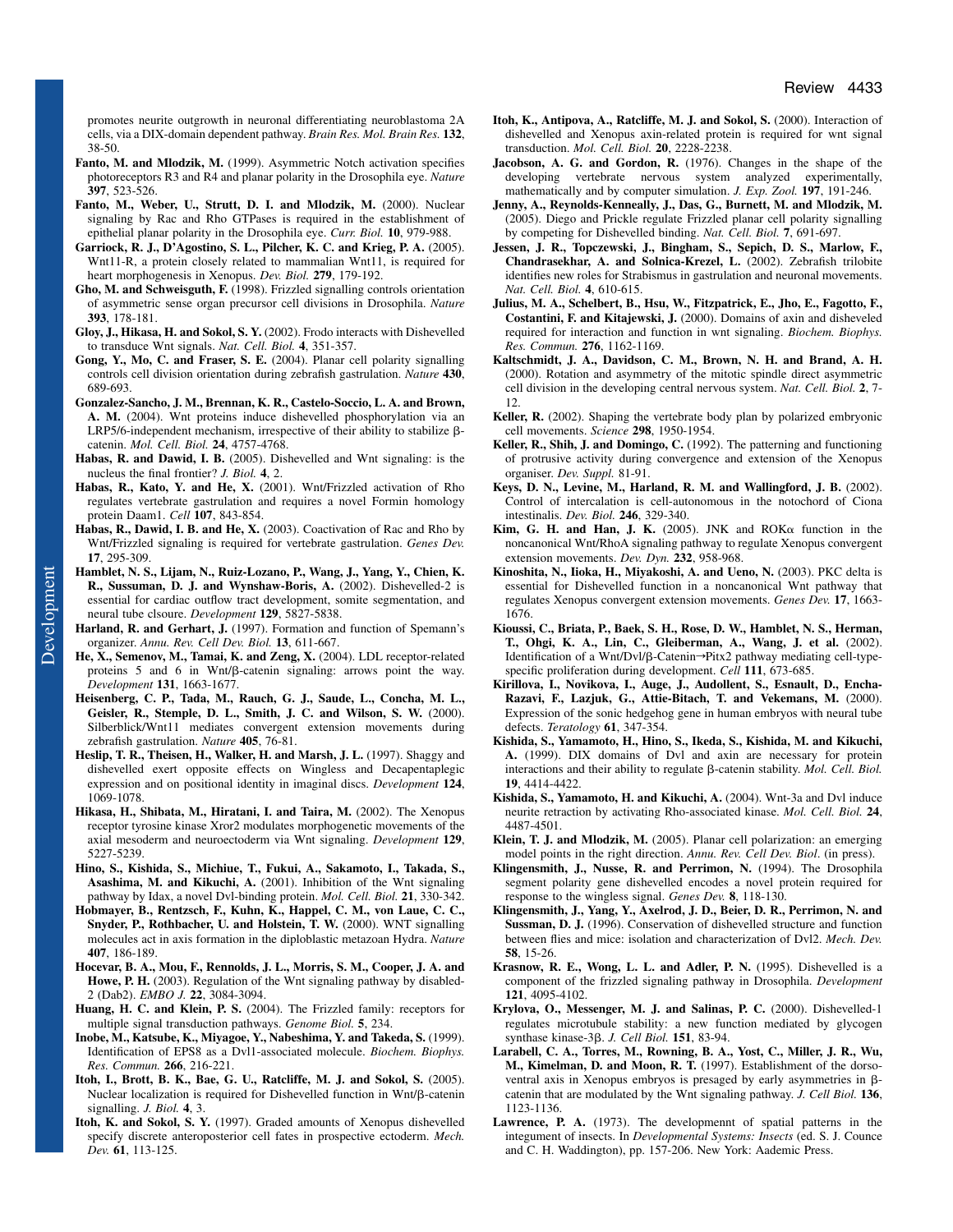- **Lawson, A., Anderson, H. and Schoenwolf, G. C.** (2001). Cellular mechanisms of neural fold formation and morphogenesis in the chick embryo. *Anat. Rec.* **262**, 153-168.
- **Lee, J. S., Ishimoto, A. and Yanagawa, S.** (1999). Characterization of mouse dishevelled (Dvl) proteins in Wnt/Wingless signaling pathway. *J. Biol. Chem.* **274**, 21464-21470.
- **Li, L., Yuan, H., Weaver, C. D., Mao, J., Farr, G. H., 3rd, Sussman, D. J., Jonkers, J., Kimelman, D. and Wu, D.** (1999a). Axin and Frat1 interact with dvl and GSK, bridging Dvl to GSK in Wnt-mediated regulation of LEF-1. *EMBO J.* **18**, 4233-4240.
- **Li, L., Yuan, H., Xie, W., Mao, J., Caruso, A. M., McMahon, A., Sussman, D. J. and Wu, D.** (1999b). Dishevelled proteins lead to two signaling pathways. Regulation of LEF-1 and c-Jun N-terminal kinase in mammalian cells. *J. Biol. Chem.* **274**, 129-134.
- **Li, L., Mao, J., Sun, L., Liu, W. and Wu, D.** (2002). Second cysteine-rich domain of Dickkopf-2 activates canonical Wnt signaling pathway via LRP-6 independently of dishevelled. *J. Biol. Chem.* **277**, 5977-5981.
- **Lickert, H., Kutsch, S., Kanzler, B., Tamai, Y., Taketo, M. M. and Kemler, R.** (2002). Formation of multiple hearts in mice following deletion of  $\beta$ catenin in the embryonic endoderm. *Dev. Cell* **3**, 171-181.
- **Lijam, N., Paylor, R., McDonald, M. P., Crawley, J. N., Deng, C. X., Herrup, K., Stevens, K. E., Maccaferri, G., McBain, C. J., Sussman, D. J. et al.** (1997). Social interaction and sensorimotor gating abnormalities in mice lacking Dvl1. *Cell* **90**, 895-905.
- **Liu, C., Li, Y., Semenov, M., Han, C., Baeg, G. H., Tan, Y., Zhang, Z., Lin,**  $X$ . and He,  $X$ . (2002). Control of  $\beta$ -catenin phosphorylation/degradation by a dual-kinase mechanism. *Cell* **108**, 837-847.
- **Logan, C. Y. and Nusse, R.** (2004). The Wnt signaling pathway in development and disease. *Annu. Rev. Cell Dev. Biol*. **20**, 781-810.
- **Long, J. M., LaPorte, P., Paylor, R. and Wynshaw-Boris, A.** (2004). Expanded characterization of the social interaction abnormalities in mice lacking Dvl1. *Genes Brain Behav.* **3**, 51-62.
- **Lu, B., Usui, T., Uemura, T., Jan, L. and Jan, Y. N.** (1999). Flamingo controls the planar polarity of sensory bristles and asymmetric division of sensory organ precursors in Drosophila. *Curr. Biol.* **9**, 1247-1250.
- **Lu, W., Yamamoto, V., Ortega, B. and Baltimore, D.** (2004a). Mammalian Ryk is a Wnt coreceptor required for stimulation of neurite outgrowth. *Cell* **119**, 97-108.
- **Lu, X., Borchers, A. G., Jolicoeur, C., Rayburn, H., Baker, J. C. and Tessier-Lavigne, M.** (2004b). PTK7/CCK-4 is a novel regulator of planar cell polarity in vertebrates. *Nature* **430**, 93-98.
- **Luo, Z. G., Wang, Q., Zhou, J. Z., Wang, J., Luo, Z., Liu, M., He, X., Wynshaw-Boris, A., Xiong, W. C., Lu, B. et al.** (2002). Regulation of AChR clustering by Dishevelled interacting with MuSK and PAK1. *Neuron* **35**, 489-505.
- **Mao, J., Wang, J., Liu, B., Pan, W., Farr, G. H., 3rd, Flynn, C., Yuan, H., Takada, S., Kimelman, D., Li, L. et al.** (2001). Low-density lipoprotein receptor-related protein-5 binds to Axin and regulates the canonical Wnt signaling pathway. *Mol. Cell* **7**, 801-809.
- **Marlow, F., Topczewski, J., Sepich, D. and Solnica-Krezel, L.** (2002). Zebrafish Rho kinase 2 acts downstream of Wnt11 to mediate cell polarity and effective convergence and extension movements. *Curr. Biol.* **12**, 876- 884.
- **Marsden, M. and DeSimone, D. W.** (2001). Regulation of cell polarity, radial intercalation and epiboly in Xenopus: novel roles for integrin and fibronectin. *Development* **128**, 3635-3647.
- **Matsui, T., Raya, A., Kawakami, Y., Callol-Massot, C., Capdevila, J., Rodriguez-Esteban, C. and Izpisua Belmonte, J. C.** (2005). Noncanonical Wnt signaling regulates midline convergence of organ primordia during zebrafish development. *Genes Dev.* **19**, 164-175.
- **McGrew, L. L., Lai, C. J. and Moon, R. T.** (1995). Specification of the anteroposterior neural axis through synergistic interaction of the Wnt signaling cascade with noggin and follistatin. *Dev. Biol.* **172**, 337-342.
- **McGrew, L. L., Hoppler, S. and Moon, R. T.** (1997). Wnt and FGF pathways cooperatively pattern anteroposterior neural ectoderm in Xenopus. *Mech. Dev.* **69**, 105-114.
- **Miller, J. R., Hocking, A. M., Brown, J. D. and Moon, R. T.** (1999a). Mechanism and function of signal transduction by the  $Wnt/\beta$ -catenin and Wnt/Ca2+ pathways. *Oncogene* **18**, 7860-7872.
- **Miller, J. R., Rowning, B. A., Larabell, C. A., Yang-Snyder, J. A., Bates, R. L. and Moon, R. T.** (1999b). Establishment of the dorsal-ventral axis in Xenopus embryos coincides with the dorsal enrichment of dishevelled that is dependent on cortical rotation. *J. Cell Biol.* **146**, 427-437.

**Miyakoshi, A., Ueno, N. and Kinoshita, N.** (2004). Rho guanine nucleotide

exchange factor xNET1 implicated in gastrulation movements during Xenopus development. *Differentiation* **72**, 48-55.

- **Mlodzik, M.** (2002). Planar cell polarization: do the same mechanisms regulate Drosophila tissue polarity and vertebrate gastrulation? *Trends Genet.* **18**, 564-571.
- **Moriguchi, T., Kawachi, K., Kamakura, S., Masuyama, N., Yamanaka, H., Matsumoto, K., Kikuchi, A. and Nishida, E.** (1999). Distinct domains of mouse dishevelled are responsible for the c-Jun N-terminal kinase/stressactivated protein kinase activation and the axis formation in vertebrates. *J. Biol. Chem.* **274**, 30957-30962.
- **Noordermeer, J., Klingensmith, J., Perrimon, N. and Nusse, R.** (1994). dishevelled and armadillo act in the wingless signalling pathway in Drosophila. *Nature* **367**, 80-83.
- **Nubler-Jung, K., Bonitz, R. and Sonnenschein, M.** (1987). Cell polarity during wound healing in an insect epidermis. *Development* **100**, 163-170.
- **Nusslein-Volhard, C. and Wieschaus, E.** (1980). Mutations affecting segment number and polarity in Drosophila. *Nature* **287**, 795-801.
- **Olson, E. N. and Schneider, M. D.** (2003). Sizing up the heart: development redux in disease. *Genes Dev.* **17**, 1937-1956.
- **Oshita, A., Kishida, S., Kobayashi, H., Michiue, T., Asahara, T., Asashima, M. and Kikuchi, A.** (2003). Identification and characterization of a novel Dvl-binding protein that suppresses Wnt signalling pathway. *Genes Cells* **8**, 1005-1017.
- **Ossipova, O., Dhawan, S., Sokol, S. and Green, J. B.** (2005). Distinct PAR-1 proteins function in different branches of Wnt signaling during vertebrate development. *Dev. Cell* **8**, 829-841.
- **Pan, W. J., Pang, S. Z., Huang, T., Guo, H. Y., Wu, D. and Li, L.** (2004). Characterization of function of three domains in dishevelled-1: DEP domain is responsible for membrane translocation of dishevelled-1. *Cell Res.* **14**, 324-330.
- **Pandur, P., Lasche, M., Eisenberg, L. M. and Kuhl, M.** (2002). Wnt-11 activation of a non-canonical Wnt signalling pathway is required for cardiogenesis. *Nature* **418**, 636-641.
- Park, M. and Moon, R. T. (2002). The planar cell-polarity gene stbm regulates cell behaviour and cell fate in vertebrate embryos. *Nat. Cell. Biol.* **4**, 20-25.
- **Park, T. J., Gray, R. S., Sato, A., Habas, R. and Wallingford, J. B.** (2005). Subcellular localization and signaling properties of dishevelled in developing vertebrate embryos. *Curr. Biol.* **15**, 1039-1044.
- **Penton, A., Wodarz, A. and Nusse, R.** (2002). A mutational analysis of dishevelled in Drosophila defines novel domains in the dishevelled protein as well as novel suppressing alleles of axin. *Genetics* **161**, 747-762.
- **Perrimon, N. and Mahowald, A. P.** (1987). Multiple functions of segment polarity genes in Drosophila. *Dev. Biol.* **119**, 587-600.
- **Peters, J. M., McKay, R. M., McKay, J. P. and Graff, J. M.** (1999). Casein kinase I transduces Wnt signals. *Nature* **401**, 345-350.
- **Phillips, H. M., Murdoch, J. N., Chaudhry, B., Copp, A. J. and Henderson, D. J.** (2005). Vangl2 acts via RhoA signaling to regulate polarized cell movements during development of the proximal outflow tract. *Circ. Res.* **96**, 292-299.
- **Pinson, K. I., Brennan, J., Monkley, S., Avery, B. J. and Skarnes, W. C.** (2000). An LDL-receptor-related protein mediates Wnt signalling in mice. *Nature* **407**, 535-538.
- **Pizzuti, A., Amati, F., Calabrese, G., Mari, A., Colosimo, A., Silani, V., Giardino, L., Ratti, A., Penso, D., Calza, L. et al.** (1996). cDNA characterization and chromosomal mapping of two human homologues of the Drosophila dishevelled polarity gene. *Hum. Mol. Genet.* **5**, 953-958.
- **Ratcliffe, M. J., Itoh, K. and Sokol, S. Y.** (2000). A positive role for the PP2A catalytic subunit in Wnt signal transduction. *J. Biol. Chem.* **275**, 35680- 35683.
- **Riggleman, B., Schedl, P. and Wieschaus, E.** (1990). Spatial expression of the Drosophila segment polarity gene armadillo is posttranscriptionally regulated by wingless. *Cell* **63**, 549-560.
- **Rosso, S. B., Sussman, D., Wynshaw-Boris, A. and Salinas, P. C.** (2005). Wnt signaling through Dishevelled, Rac and JNK regulates dendritic development. *Nat. Neurosci.* **8**, 34-42.
- **Rothbächer, U., Laurent, M. N., Blitz, I. L., Watabe, T., Marsh, J. L. and Cho, K. W.** (1995). Functional conservation of the Wnt signaling pathway revealed by ectopic expression of Drosophila dishevelled in Xenopus. *Dev. Biol.* **170**, 717-721.
- **Rothbächer, U., Laurent, M. N., Deardorff, M. A., Klein, P. S., Cho, K. W. Y. and Fraser, S. E.** (2000). Dishevelled phosphorylation, subcellular localization and homomerization regulate its role in early embryogenesis. *EMBO J.* **19**, 1010-1022.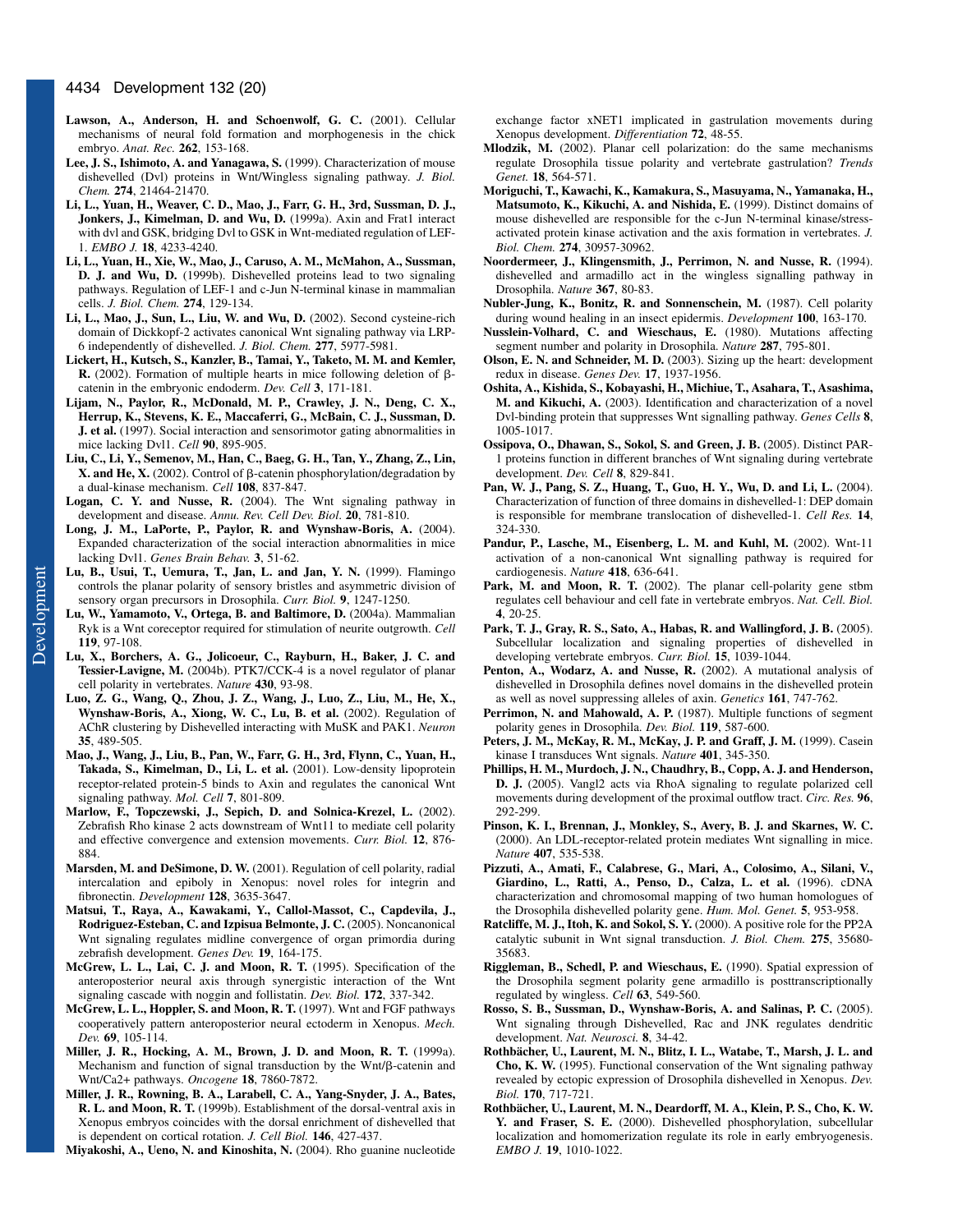- **Rousset, R., Mack, J. A., Wharton, K. A., Jr, Axelrod, J. D., Cadigan, K. M., Fish, M. P., Nusse, R. and Scott, M. P.** (2001). Naked cuticle targets dishevelled to antagonize Wnt signal transduction. *Genes Dev.* **15**, 658-671.
- **Sagot, I., Rodal, A. A., Moseley, J., Goode, B. L. and Pellman, D.** (2002). An actin nucleation mechanism mediated by Bni1 and profilin. *Nat. Cell. Biol.* **4**, 626-631.
- **Sakanaka, C., Leong, P., Xu, L., Harrison, S. D. and Williams, L. T.** (1999). Casein kinase iepsilon in the wnt pathway: regulation of  $\beta$ -catenin function. *Proc. Natl. Acad. Sci. USA* **96**, 12548-12552.
- **Saraga-Babic, M., Sapunar, D. and Stefanovic, V.** (1993). Histological features of axial structures during embryonic and fetal stages of human craniorachischisis. *Acta Neuropathol. (Berl.)* **86**, 289-294.
- **Sasai, N., Nakazawa, Y., Haraguchi, T. and Sasai, Y.** (2004). The neurotrophin-receptor-related protein NRH1 is essential for convergent extension movements. *Nat. Cell. Biol.* **6**, 741-748.
- **Schlesinger, A., Shelton, C. A., Maloof, J. N., Meneghini, M. and Bowerman, B.** (1999). Wnt pathway components orient a mitotic spindle in the early Caenorhabditis elegans embryo without requiring gene transcription in the responding cell. *Genes Dev.* **13**, 2028-2038.
- **Schulte, G., Bryja, V., Rawal, N., Castelo-Branco, G., Sousa, K. M. and Arenas, E.** (2005). Purified Wnt-5a increases differentiation of midbrain dopaminergic cells and dishevelled phosphorylation. *J. Neurochem.* **92**, 1550-1553.
- Schweizer, L. and Varmus, H. (2003). Wnt/Wingless signaling through  $\beta$ catenin requires the function of both LRP/Arrow and frizzled classes of receptors. *BMC Cell Biol.* **4**, 4.
- **Semenov, M. V. and Snyder, M.** (1997). Human dishevelled genes constitute a DHR-containing multigene family. *Genomics* **42**, 302-310.
- **Seto, E. S. and Bellen, H. J.** (2004). The ins and outs of Wingless signaling. *Trends Cell. Biol.* **14**, 45-53.
- **Sheldahl, L. C., Park, M., Malbon, C. C. and Moon, R. T.** (1999). Protein kinase C is differentially stimulated by Wnt and Frizzled homologs in a Gprotein-dependent manner. *Curr. Biol.* **9**, 695-698.
- **Sheldahl, L. C., Slusarski, D. C., Pandur, P., Miller, J. R., Kuhl, M. and Moon, R. T.** (2003). Dishevelled activates Ca2+ flux, PKC, and CamKII in vertebrate embryos. *J. Cell Biol.* **161**, 769-777.
- **Siegfried, E., Wilder, E. L. and Perrimon, N.** (1994). Components of wingless signalling in Drosophila. *Nature* **367**, 76-80.
- **Simons, M., Gloy, J., Ganner, A., Bullerkotte, A., Bashkurov, M., Kronig, C., Schermer, B., Benzing, T., Cabello, O. A., Jenny, A. et al.** (2005). Inversin, the gene product mutated in nephronophthisis type II, functions as a molecular switch between Wnt signaling pathways. *Nat. Genet.* **37**, 537- 543.
- **Smalley, M. J., Sara, E., Paterson, H., Naylor, S., Cook, D., Jayatilake, H., Fryer, L. G., Hutchinson, L., Fry, M. J. and Dale, T. C.** (1999). Interaction of axin and Dvl-2 proteins regulates Dvl-2-stimulated TCF-dependent transcription. *EMBO J.* **18**, 2823-2835.
- **Sokol, S. Y.** (1996). Analysis of Dishevelled signalling pathways during Xenopus development. *Curr. Biol.* **6**, 1456-1467.
- **Sokol, S. Y., Klingensmith, J., Perrimon, N. and Itoh, K.** (1995). Dorsalizing and neuralizing properties of Xdsh, a maternally expressed Xenopus homolog of dishevelled. *Development* **121**, 1637-1647.
- Solnica-Krezel, L. (2005). Conserved patterns of cell movements during vertebrate gastrulation. *Curr. Biol.* **15**, R213-R228.
- **Steitz, S. A., Tsang, M. and Sussman, D. J.** (1996). Wnt-mediated relocalization of dishevelled proteins. *In Vitro Cell. Dev. Biol. Anim.* **32**, 441- 445.
- **Strigini, M. and Cohen, S. M.** (2000). Wingless gradient formation in the Drosophila wing. *Curr. Biol.* **10**, 293-300.
- Strovel, E. T., Wu, D. and Sussman, D. J. (2000). Protein phosphatase  $2C\alpha$ dephosphorylates axin and activates LEF-1-dependent transcription. *J. Biol. Chem.* **275**, 2399-2403.
- **Strutt, D. I., Weber, U. and Mlodzik, M.** (1997). The role of RhoA in tissue polarity and Frizzled signalling. *Nature* **387**, 292-295.
- **Strutt, D., Johnson, R., Cooper, K. and Bray, S.** (2002). Asymmetric localization of frizzled and the determination of notch-dependent cell fate in the Drosophila eye. *Curr. Biol.* **12**, 813-824.
- **Sulik, K., Dehart, D. B., Iangaki, T., Carson, J. L., Vrablic, T., Gesteland, K. and Schoenwolf, G. C.** (1994). Morphogenesis of the murine node and notochordal plate. *Dev. Dyn.* **201**, 260-278.
- **Sun, T. Q., Lu, B., Feng, J. J., Reinhard, C., Jan, Y. N., Fantl, W. J. and Williams, L. T.** (2001). PAR-1 is a Dishevelled-associated kinase and a positive regulator of Wnt signalling. *Nat. Cell. Biol.* **3**, 628-636.
- **Sussman, D. J., Klingensmith, J., Salinas, P., Adams, P. S., Nusse, R. and** Perrimon, N. (1994). Isolation and characterization of a mouse homolog of the Drosophila segment polarity gene dishevelled. *Dev. Biol.* **166**, 73- 86.
- **Tada, M. and Smith, J. C.** (2000). Xwnt11 is a target of Xenopus Brachyury: regulation of gastrulation movements via Dishevelled, but not through the canonical Wnt pathway. *Development* **127**, 2227-2238.
- **Tahinci, E. and Symes, K.** (2003). Distinct functions of Rho and Rac are required for convergent extension during Xenopus gastrulation. *Dev. Biol.* **259**, 318-335.
- **Tamai, K., Semenov, M., Kato, Y., Spokony, R., Liu, C., Katsuyama, Y., Hess, F., Saint-Jeannet, J. P. and He, X.** (2000). LDL-receptor-related proteins in Wnt signal transduction. *Nature* **407**, 530-535.
- **Tanaka, M., Kamo, T., Ota, S. and Sugimura, H.** (2003). Association of Dishevelled with Eph tyrosine kinase receptor and ephrin mediates cell repulsion. *EMBO J.* **22**, 847-858.
- **Tao, Q., Yokota, C., Puck, H., Kofron, M., Birsoy, B., Yan, D., Asashima, M., Wylie, C. C., Lin, X. and Heasman, J.** (2005). Maternal wnt11 activates the canonical wnt signaling pathway required for axis formation in Xenopus embryos. *Cell* **120**, 857-871.
- **Theisen, H., Purcell, J., Bennett, M., Kansagara, D., Syed, A. and Marsh, J. L.** (1994). dishevelled is required during wingless signaling to establish both cell polarity and cell identity. *Development* **120**, 347-360.
- **Tolwinski, N. S. and Wieschaus, E.** (2004). Rethinking WNT signaling. *Trends Genet.* **20**, 177-181.
- **Tolwinski, N. S., Wehrli, M., Rives, A., Erdeniz, N., DiNardo, S. and Wieschaus, E.** (2003). Wg/Wnt signal can be transmitted through arrow/LRP5,6 and Axin independently of Zw3/Gsk3 activity. *Dev. Cell* **4**, 407-418.
- **Topczewski, J., Sepich, D. S., Myers, D. C., Walker, C., Amores, A., Lele, Z., Hammerschmidt, M., Postlethwait, J. and Solnica-Krezel, L.** (2001). The zebrafish glypican knypek controls cell polarity during gastrulation movements of convergent extension. *Dev. Cell* **1**, 251-264.
- **Torres, M. A. and Nelson, W. J.** (2000). Colocalization and redistribution of dishevelled and actin during Wnt-induced mesenchymal morphogenesis. *J. Cell Biol.* **149**, 1433-1442.
- **Torres, M. A., Yang-Snyder, J. A., Purcell, S. M., DeMarais, A. A., McGrew, L. L. and Moon, R. T.** (1996). Activities of the Wnt-1 class of secreted signaling factors are antagonized by the Wnt-5A class and by a dominant negative cadherin in early Xenopus development. *J. Cell Biol.* **133**, 1123-1137.
- **Tree, D. R., Shulman, J. M., Rousset, R., Scott, M. P., Gubb, D. and Axelrod, J. D.** (2002). Prickle mediates feedback amplification to generate asymmetric planar cell polarity signaling. *Cell* **109**, 371-381.
- **Tsang, M., Lijam, N., Yang, Y., Beier, D. R., Wynshaw-Boris, A. and Sussman, D. J.** (1996). Isolation and characterization of mouse dishevelled-3. *Dev. Dyn.* **207**, 253-262.
- **Tzahor, E. and Lassar, A. B.** (2001). Wnt signals from the neural tube block ectopic cardiogenesis. *Genes Dev.* **15**, 255-260.
- **Umbhauer, M., Djiane, A., Goisset, C., Penzo-Mendez, A., Riou, J. F., Boucaut, J. C. and Shi, D. L.** (2000). The C-terminal cytoplasmic Lys-thr- $X-X-X$ -Trp motif in frizzled receptors mediates  $Wnt/\beta$ -catenin signalling. *EMBO J.* **19**, 4944-4954.
- **van Noort, M., Meeldijk, J., van der Zee, R., Destree, O. and Clevers, H.** (2002). Wnt signaling controls the phosphorylation status of  $\beta$ -catenin. *J. Biol. Chem.* **277**, 17901-17905.
- **Van Straaten, H. W., Janssen, H. C., Peeters, M. C., Copp, A. J. and Hekking, J. W.** (1996). Neural tube closure in the chick embryo is multiphasic. *Dev. Dyn.* **207**, 309-318.
- **Veeman, M. T., Axelrod, J. D. and Moon, R. T.** (2003). A second canon. Functions and mechanisms of  $\beta$ -catenin-independent Wnt signaling. *Dev. Cell* **5**, 367-377.
- **Vinson, C. R. and Adler, P. N.** (1987). Directional non-cell autonomy and the transmission of polarity information by the frizzled gene of Drosophila. *Nature* **329**, 549-551.
- **Wakefield, J. G., Stephens, D. J. and Tavare, J. M.** (2003). A role for glycogen synthase kinase-3 in mitotic spindle dynamics and chromosome alignment. *J. Cell Sci.* **116**, 637-646.
- **Wallingford, J. B. and Harland, R. M.** (2001). Xenopus Dishevelled signaling regulates both neural and mesodermal convergent extension: parallel forces elongating the body axis. *Development* **128**, 2581-2592.
- **Wallingford, J. B. and Harland, R. M.** (2002). Neural tube closure requires Dishevelled-dependent convergent extension of the midline. *Development* **129**, 5815-5825.